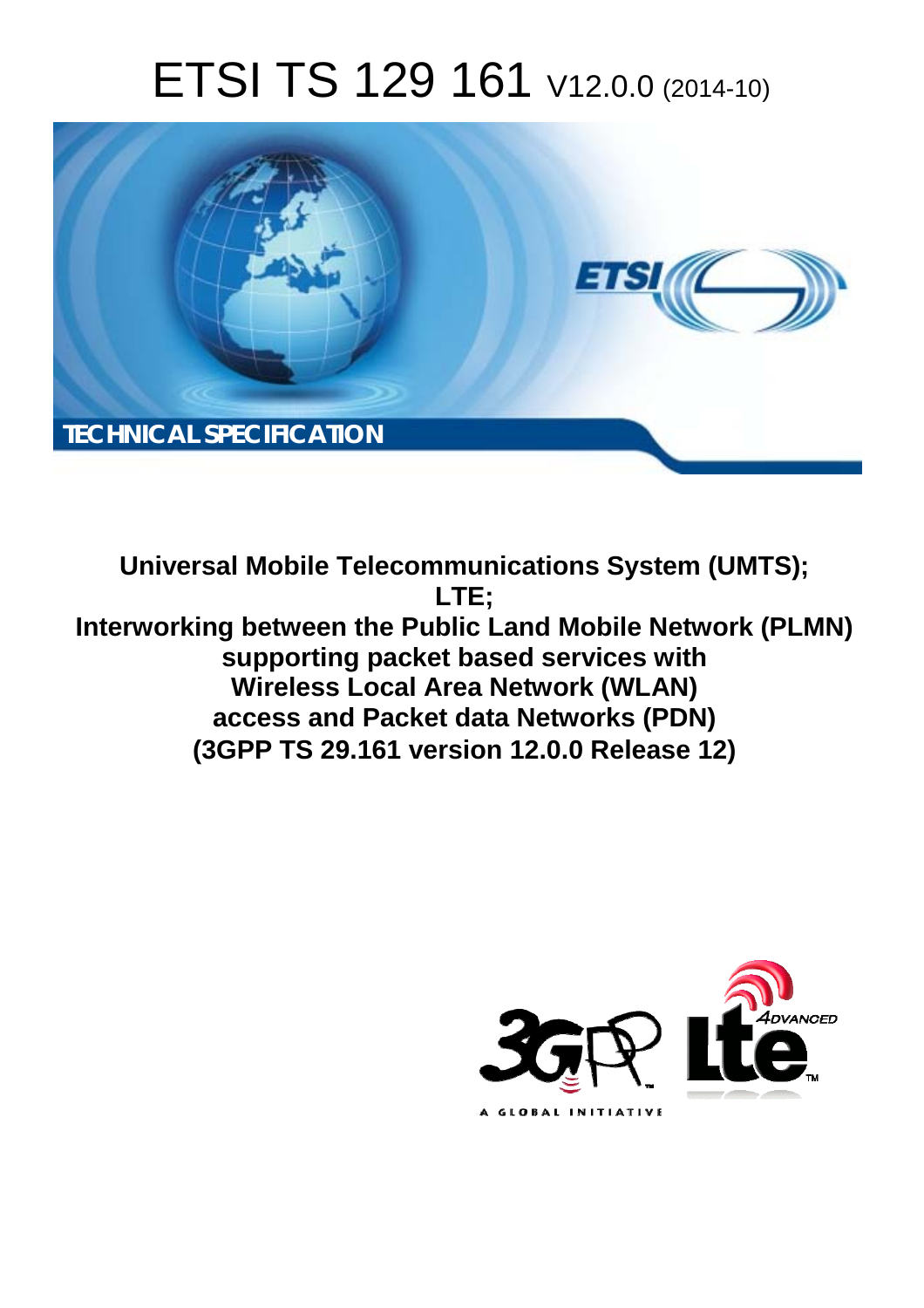Reference RTS/TSGC-0329161vc00

> Keywords LTE, UMTS

#### *ETSI*

#### 650 Route des Lucioles F-06921 Sophia Antipolis Cedex - FRANCE

Tel.: +33 4 92 94 42 00 Fax: +33 4 93 65 47 16

Siret N° 348 623 562 00017 - NAF 742 C Association à but non lucratif enregistrée à la Sous-Préfecture de Grasse (06) N° 7803/88

#### *Important notice*

The present document can be downloaded from: [http://www.etsi.org](http://www.etsi.org/)

The present document may be made available in electronic versions and/or in print. The content of any electronic and/or print versions of the present document shall not be modified without the prior written authorization of ETSI. In case of any existing or perceived difference in contents between such versions and/or in print, the only prevailing document is the print of the Portable Document Format (PDF) version kept on a specific network drive within ETSI Secretariat.

Users of the present document should be aware that the document may be subject to revision or change of status. Information on the current status of this and other ETSI documents is available at <http://portal.etsi.org/tb/status/status.asp>

If you find errors in the present document, please send your comment to one of the following services: [http://portal.etsi.org/chaircor/ETSI\\_support.asp](http://portal.etsi.org/chaircor/ETSI_support.asp)

#### *Copyright Notification*

No part may be reproduced or utilized in any form or by any means, electronic or mechanical, including photocopying and microfilm except as authorized by written permission of ETSI.

The content of the PDF version shall not be modified without the written authorization of ETSI. The copyright and the foregoing restriction extend to reproduction in all media.

> © European Telecommunications Standards Institute 2014. All rights reserved.

**DECT**TM, **PLUGTESTS**TM, **UMTS**TM and the ETSI logo are Trade Marks of ETSI registered for the benefit of its Members. **3GPP**TM and **LTE**™ are Trade Marks of ETSI registered for the benefit of its Members and of the 3GPP Organizational Partners.

**GSM**® and the GSM logo are Trade Marks registered and owned by the GSM Association.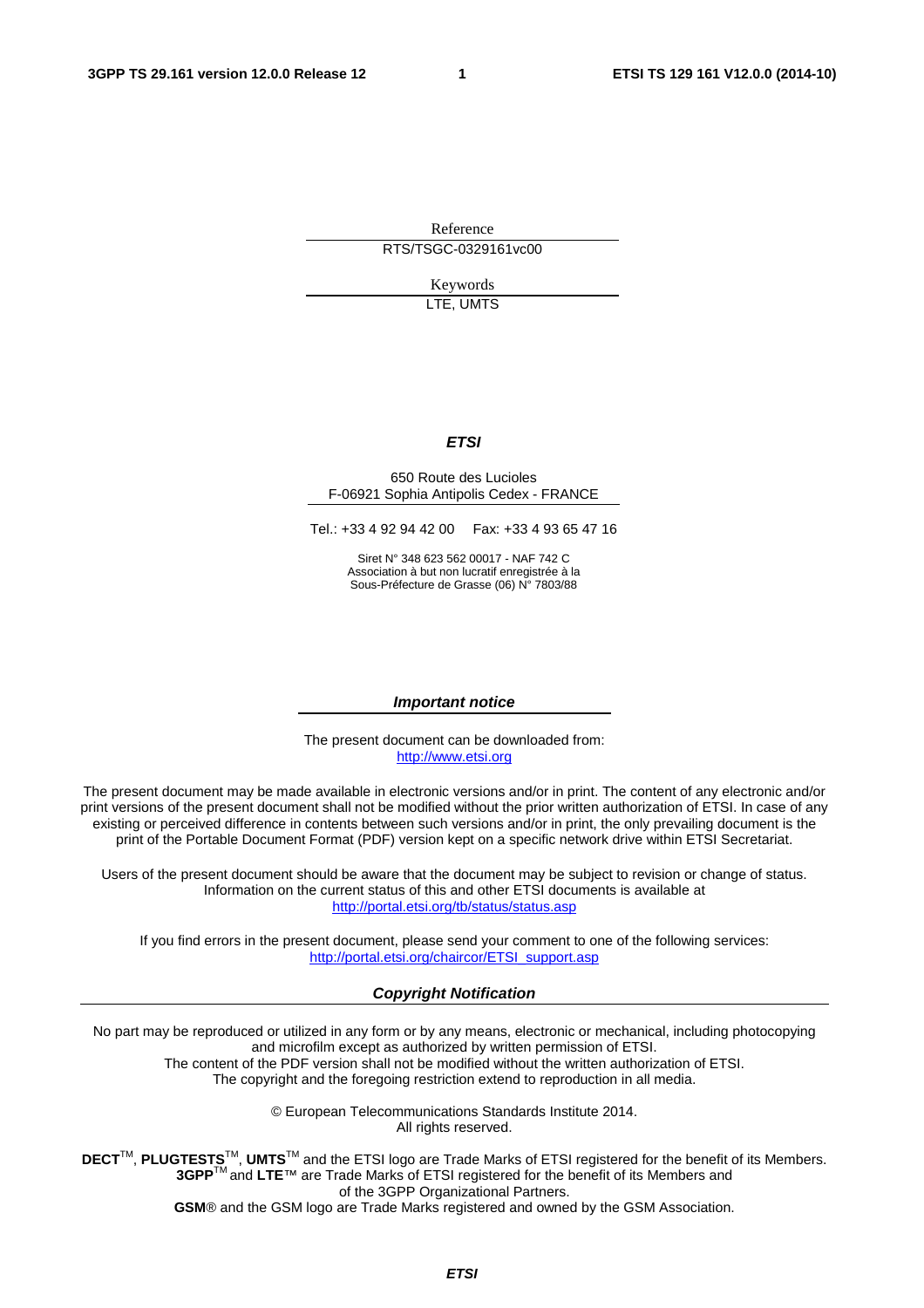### Intellectual Property Rights

IPRs essential or potentially essential to the present document may have been declared to ETSI. The information pertaining to these essential IPRs, if any, is publicly available for **ETSI members and non-members**, and can be found in ETSI SR 000 314: *"Intellectual Property Rights (IPRs); Essential, or potentially Essential, IPRs notified to ETSI in respect of ETSI standards"*, which is available from the ETSI Secretariat. Latest updates are available on the ETSI Web server [\(http://ipr.etsi.org](http://webapp.etsi.org/IPR/home.asp)).

Pursuant to the ETSI IPR Policy, no investigation, including IPR searches, has been carried out by ETSI. No guarantee can be given as to the existence of other IPRs not referenced in ETSI SR 000 314 (or the updates on the ETSI Web server) which are, or may be, or may become, essential to the present document.

### Foreword

This Technical Specification (TS) has been produced by ETSI 3rd Generation Partnership Project (3GPP).

The present document may refer to technical specifications or reports using their 3GPP identities, UMTS identities or GSM identities. These should be interpreted as being references to the corresponding ETSI deliverables.

The cross reference between GSM, UMTS, 3GPP and ETSI identities can be found under [http://webapp.etsi.org/key/queryform.asp.](http://webapp.etsi.org/key/queryform.asp)

## Modal verbs terminology

In the present document "**shall**", "**shall not**", "**should**", "**should not**", "**may**", "**may not**", "**need**", "**need not**", "**will**", "**will not**", "**can**" and "**cannot**" are to be interpreted as described in clause 3.2 of the [ETSI Drafting Rules](http://portal.etsi.org/Help/editHelp!/Howtostart/ETSIDraftingRules.aspx) (Verbal forms for the expression of provisions).

"**must**" and "**must not**" are **NOT** allowed in ETSI deliverables except when used in direct citation.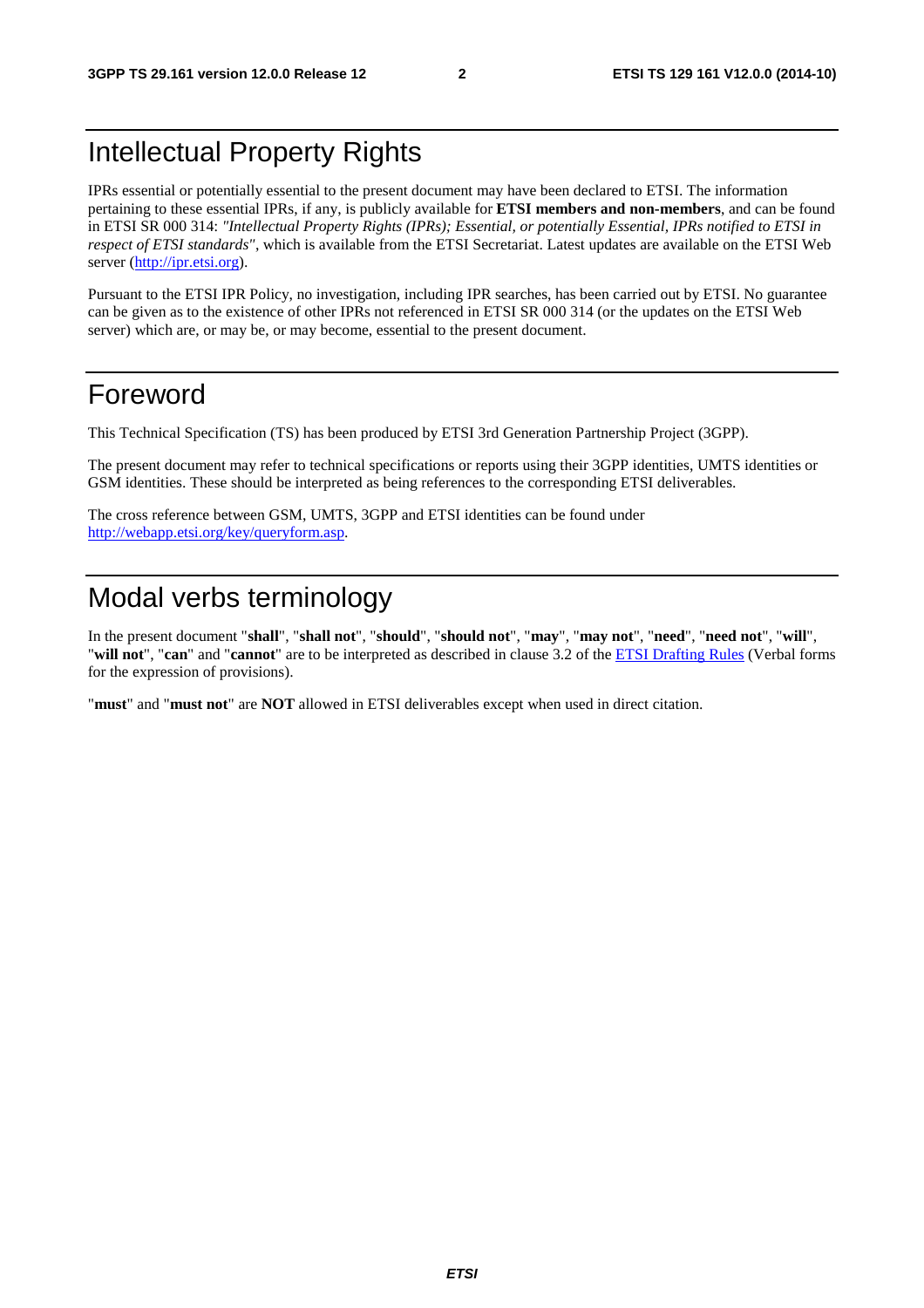$\mathbf{3}$ 

# Contents

| 1          |  |  |  |
|------------|--|--|--|
| 2          |  |  |  |
| 3          |  |  |  |
| 3.1        |  |  |  |
| 3.2        |  |  |  |
| 3.3        |  |  |  |
| 4<br>4.1   |  |  |  |
| 4.2        |  |  |  |
| 5          |  |  |  |
| 6          |  |  |  |
|            |  |  |  |
| 7          |  |  |  |
| 8          |  |  |  |
| 8.1<br>8.2 |  |  |  |
| 8.2.1      |  |  |  |
| 8.2.1.1    |  |  |  |
| 8.2.1.2    |  |  |  |
| 8.2.1.3    |  |  |  |
| 8.2.1.3.1  |  |  |  |
| 8.2.1.3.2  |  |  |  |
| 8.2.1.3.3  |  |  |  |
| 8.2.1.3.4  |  |  |  |
| 8.3<br>8.4 |  |  |  |
| 8.5        |  |  |  |
| 8.6        |  |  |  |
|            |  |  |  |
| 9          |  |  |  |
| 9.1        |  |  |  |
| 9.2        |  |  |  |
| 9.3        |  |  |  |
| 10         |  |  |  |
| 11         |  |  |  |
| 11.1       |  |  |  |
| 11.2       |  |  |  |
| 11.3       |  |  |  |
| 11.4       |  |  |  |
| 11a        |  |  |  |
| 11a.1      |  |  |  |
| 11a.2      |  |  |  |
| 11a.3      |  |  |  |
| 11a.4      |  |  |  |
| 12         |  |  |  |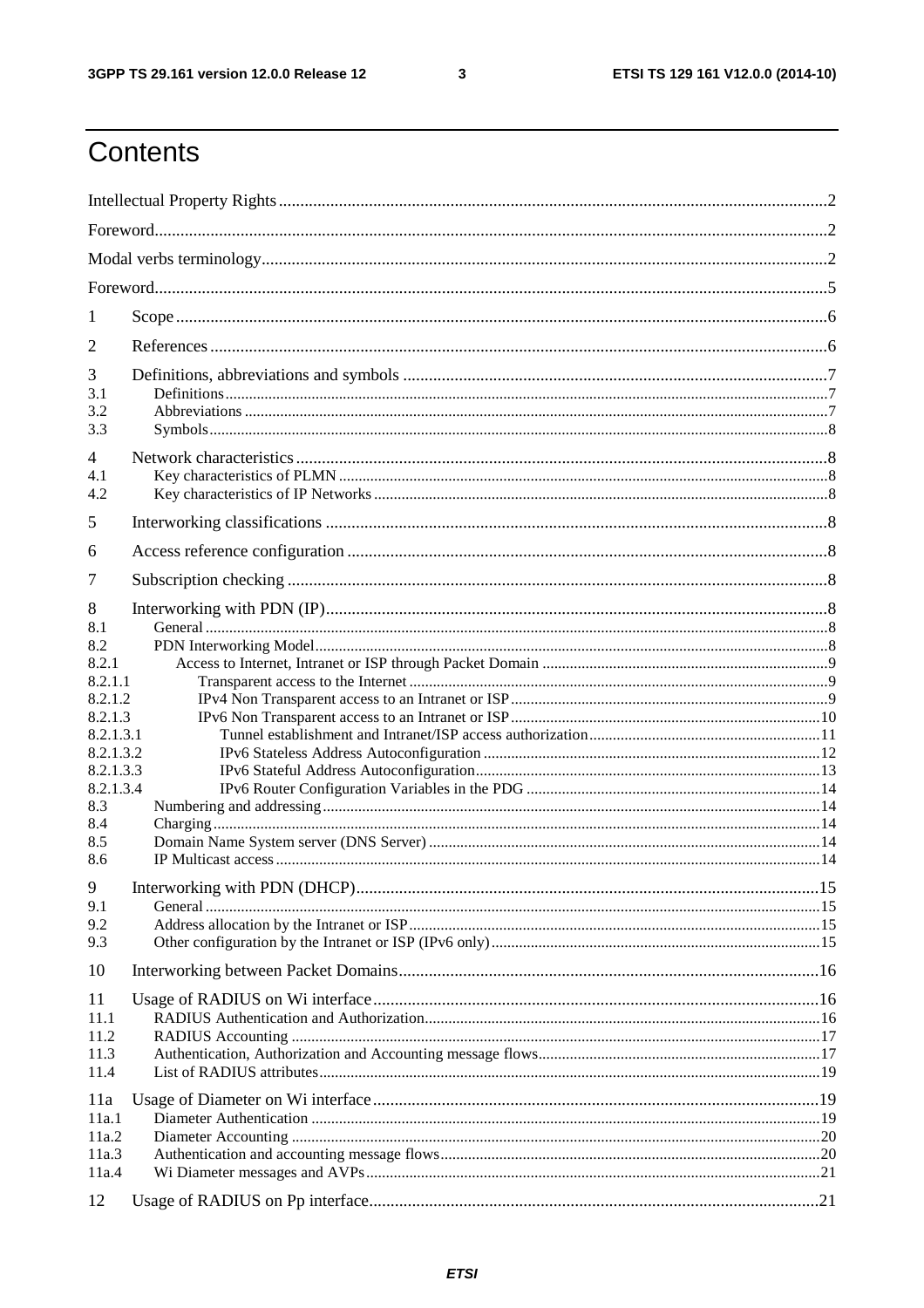$\overline{\mathbf{4}}$ 

| 12.1 |  |  |  |  |
|------|--|--|--|--|
| 12.2 |  |  |  |  |
| 12.3 |  |  |  |  |
|      |  |  |  |  |
|      |  |  |  |  |
|      |  |  |  |  |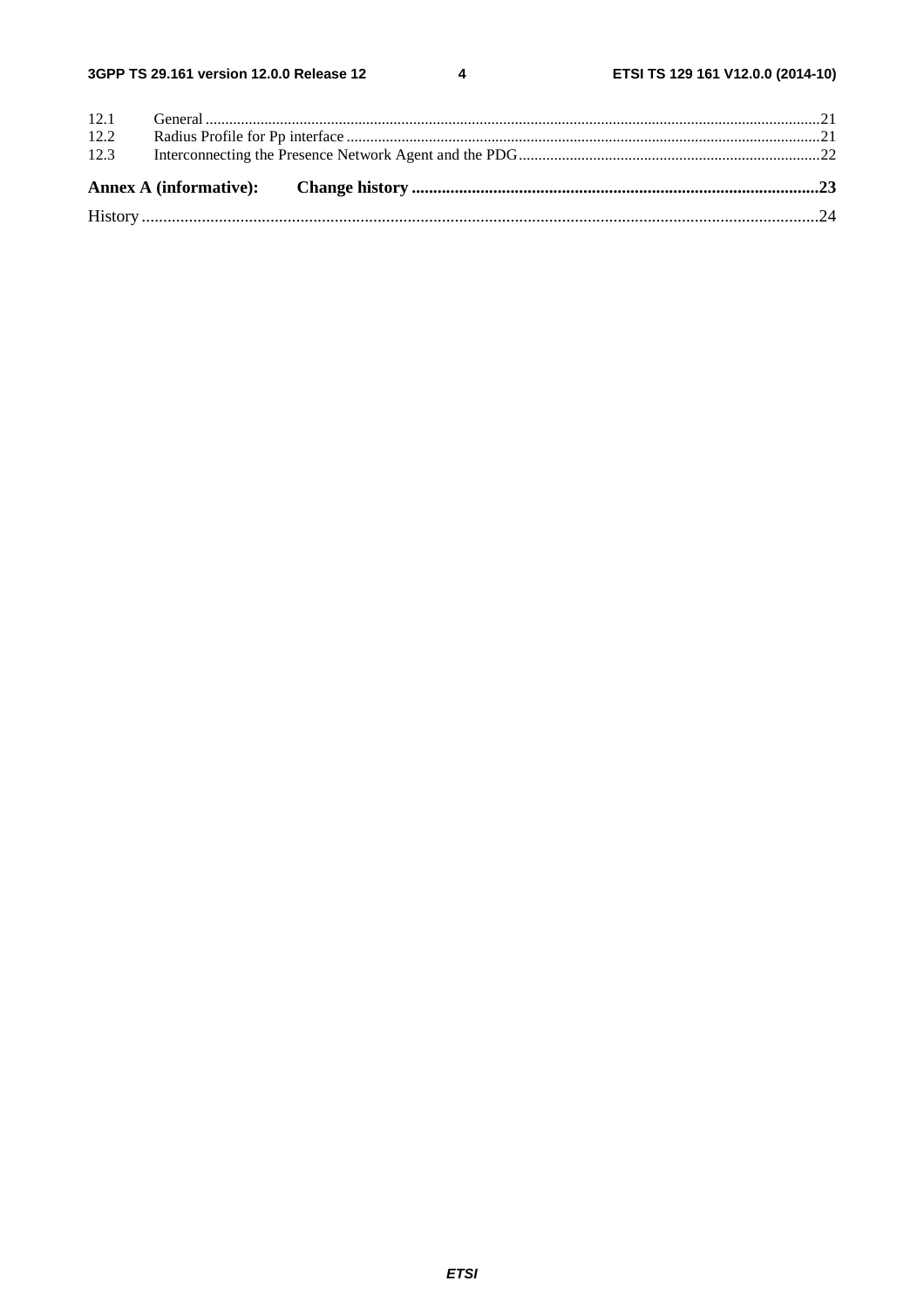### Foreword

This Technical Specification (TS) has been produced by the 3<sup>rd</sup> Generation Partnership Project (3GPP).

The present document describes the network interworking for the Packet Domain. Interworking to various external networks is defined together with the interworking for data forwarding while subscribers roam within the 3GPP system.

The contents of the present document are subject to continuing work within the TSG and may change following formal TSG approval. Should the TSG modify the contents of the present document, it will be re-released by the TSG with an identifying change of release date and an increase in version number as follows:

Version x.y.z

where:

- x the first digit:
	- 1 presented to TSG for information;
	- 2 presented to TSG for approval;
	- 3 or greater indicates TSG approved document under change control.
- y the second digit is incremented for all changes of substance, i.e. technical enhancements, corrections, updates, etc.
- z the third digit is incremented when editorial only changes have been incorporated in the document.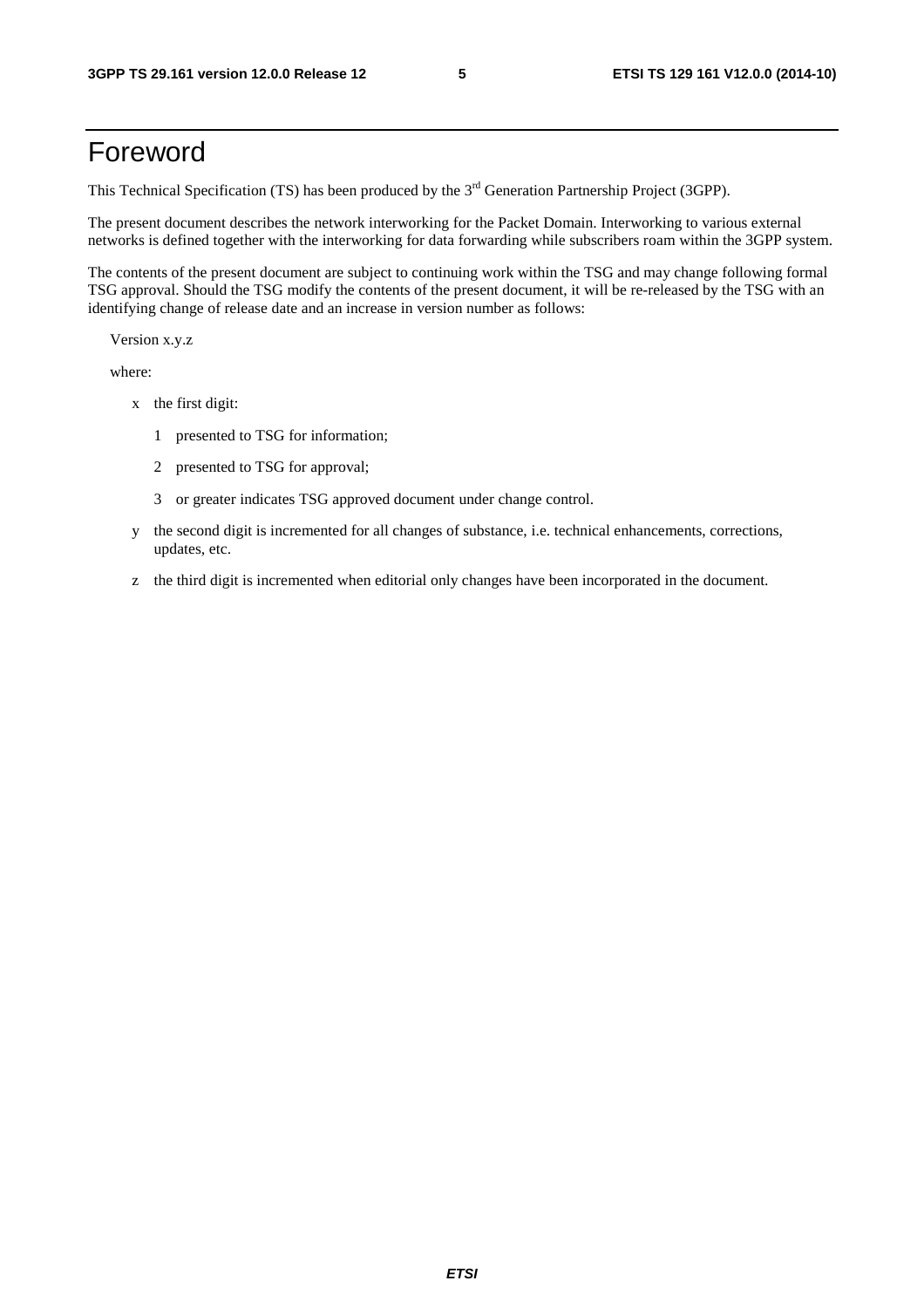### 1 Scope

The present document defines the requirements for Packet Domain interworking between a:

- a) PLMN with WLAN access and PDN;
- b) PLMN with WLAN access and PLMN.

The present document also defines, in clause 12, the usage of Radius at the Pp Reference Point between the Packet Data Gateway and the Presence Network Agent, see 3GPP TS 23.141 [18].

### 2 References

The following documents contain provisions which, through reference in this text, constitute provisions of the present document.

- References are either specific (identified by date of publication, edition number, version number, etc.) or non-specific.
- For a specific reference, subsequent revisions do not apply.
- For a non-specific reference, the latest version applies. In the case of a reference to a 3GPP document (including a GSM document), a non-specific reference implicitly refers to the latest version of that document *in the same Release as the present document*.
- [1] 3GPP TS 23.234: "3GPP system to Wireless Local Area Network (WLAN) interworking; System description".
- [2] 3GPP TS 29.234: "3GPP system to Wireless Local Area Network (WLAN) interworking; Stage 3".
- [3] 3GPP TS 24.234: "3GPP system to Wireless Local Area Network (WLAN) interworking; User Equipment (UE) to network protocols; Stage 3".
- [4] 3GPP TS 29.061: "Interworking between the Public Land Mobile Network (PLMN) supporting packet based services and Packet Data Networks (PDN)".
- [5] 3GPP TR 21.905: "Vocabulary for 3GPP Specifications".
- [6] IETF RFC 1034 (1987): "Domain names concepts and facilities".
- [7] IETF RFC 1035 (1987): "Domain names implementation and specification".
- [8] IETF RFC 2131 (1997): "Dynamic Host Configuration Protocol".
- [9] IETF RFC 3315 (2003) "Dynamic Host Configuration Protocol for IPv6 (DHCPv6)".
- [10] IETF RFC 2865 (2000): "Remote Authentication Dial In User Service (RADIUS)".
- [11] **IETF RFC 3162 (2001): "RADIUS and IPv6".**
- [12] IETF RFC 2866 (2000): "RADIUS Accounting".
- [13] IETF RFC 2373 (1998): "IP Version 6 Addressing Architecture".
- [14] IETF RFC 2461 (1998): "Neighbor Discovery for IP Version 6 (IPv6)".
- [15] IETF RFC 2462 (1998): "IPv6 Stateless Address Autoconfiguration".
- [16] 3GPP TS 33.234: "3G security; Wireless Local Area Network (WLAN) interworking security".
- [17] 3GPP TS 24.229: "Internet Protocol (IP) multimedia call control protocol based on Session Initiation Protocol (SIP) and Session Description Protocol (SDP); Stage 3".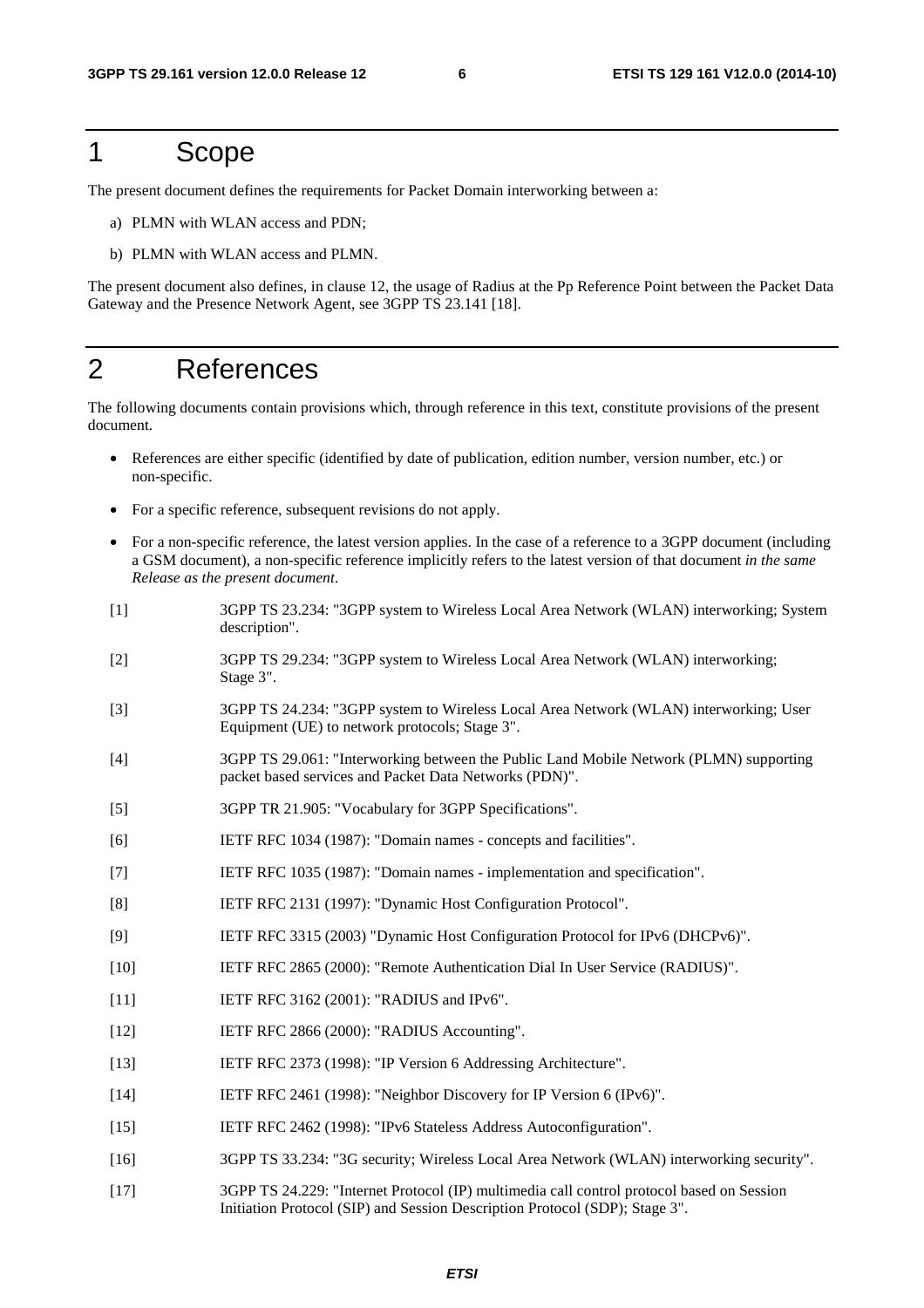- [18] 3GPP TS 23.141: "Presence Service; Architecture and functional description".
- [19] IETF RFC 4739, (2006): "Multiple Authentication Exchanges in the Internet Key Exchange (IKEv2) Protocol".
- [20] IETF RFC 3579, September 2003: "RADIUS (Remote Authentication Dial In User Service) Support for Extensible Authentication Protocol (EAP)".
- [21] IETF RFC 4005 (2005): "Diameter Network Access Server Application".
- [22] IETF RFC 3588 "Diameter Base Protocol".

# 3 Definitions, abbreviations and symbols

### 3.1 Definitions

For the purposes of the present document, the terms and definitions given in 3GPP TS 23.234 [1] and the following apply:

**3GPP - WLAN Interworking:** used generically to refer to interworking between the 3GPP system and the WLAN family of standards

**interworking WLAN:** WLAN that interworks with a 3GPP system

**Serving WLAN:** interworking WLAN that the user is connected to, i.e. either a visited or a home WLAN

**Visited WLAN:** interworking WLAN that Interworks only with a visited PLMN

**WLAN UE:** UE (equipped with UICC card including (U)SIM) utilized by a 3GPP subscriber to access the WLAN interworking

**External AAA Server:** The External AAA Server is located in an external packet data network. The PDG interworks with the External AAA Server via the Wi reference point.

### 3.2 Abbreviations

For the purposes of the present document, the abbreviations given in 3GPP TR 21.905 [5] and the following apply:

| <b>APN</b>         | <b>Access Point Name</b>                      |
|--------------------|-----------------------------------------------|
| <b>DHCP</b>        | <b>Dynamic Host Configuration Protocol</b>    |
| DHCP <sub>v6</sub> | Dynamic Host Configuration Protocol version 6 |
| <b>DNS</b>         | Domain Name System                            |
| <b>IETF</b>        | <b>Internet Engineering Task Force</b>        |
| <b>IP</b>          | Internet Protocol                             |
| IPv4               | Internet Protocol version 4                   |
| IP <sub>v</sub> 6  | Internet Protocol version 6                   |
| <b>ISP</b>         | Internet Service Provider                     |
| <b>I-WLAN</b>      | Interworked / interworking WLAN               |
| LAN                | Local Area Network                            |
| <b>MTU</b>         | Maximum Transfer Unit                         |
| <b>PDG</b>         | Packet Data Gateway                           |
| <b>PDN</b>         | Packet Data Network                           |
| <b>PPP</b>         | Point-to-Point Protocol                       |
| <b>PS</b>          | Packet Switched                               |
| <b>RADIUS</b>      | Remote Authentication Dial In User Service    |
| <b>TCP</b>         | <b>Transmission Control Protocol</b>          |
| W-APN              | WLAN APN                                      |
| WLAN               | Wireless Local Area Network                   |
|                    |                                               |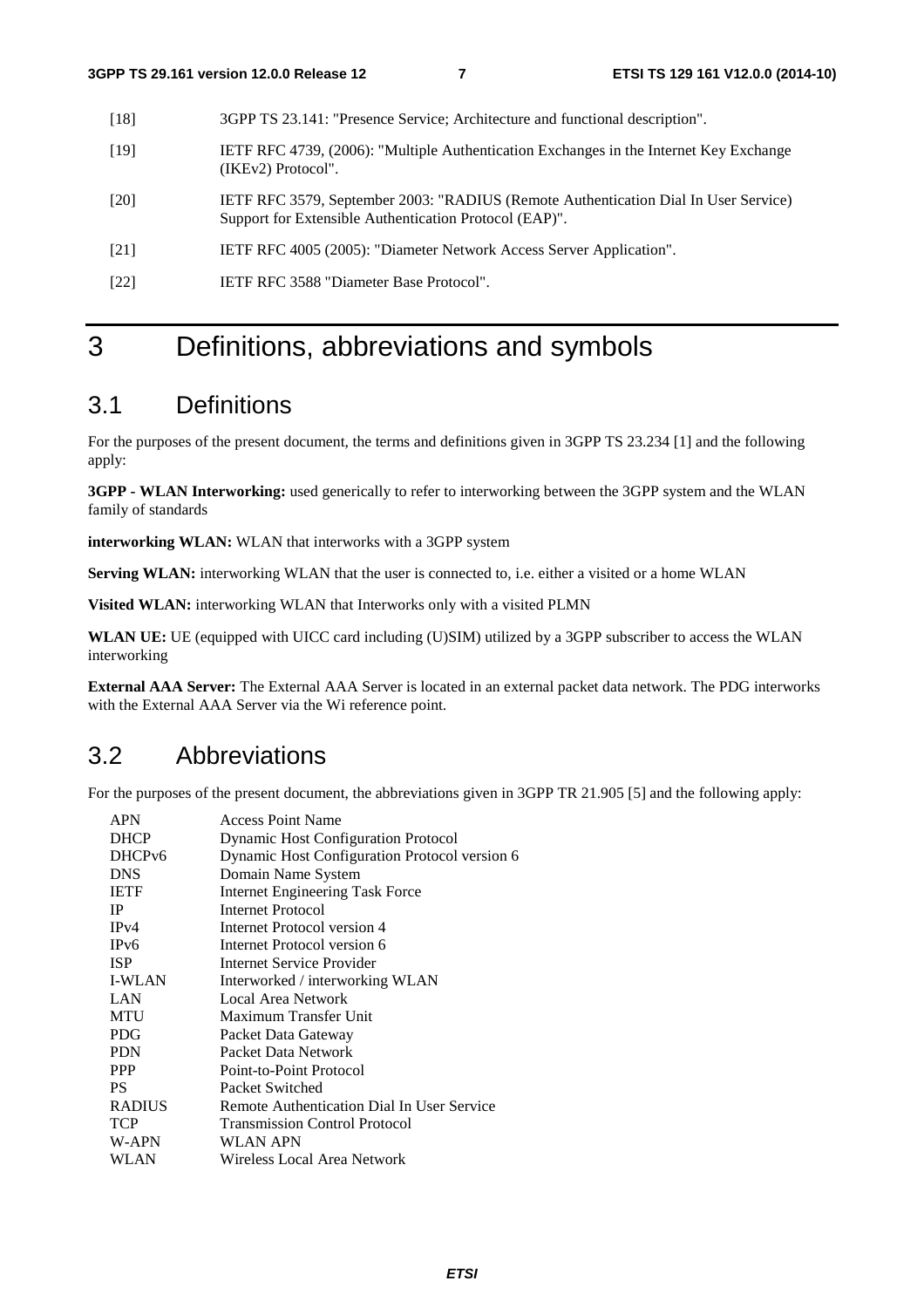### 3.3 Symbols

For the purposes of the present document, the following symbols apply:

Wi Reference point between a Packet Data Gateway and an external IP Network

Pp Reference point between a Packet Data Gateway and a Presence Network Agent

### 4 Network characteristics

### 4.1 Key characteristics of PLMN

The PLMN is fully defined in the 3GPP technical specifications. The key characteristics of 3GPP - WLAN Interworking are found in 3GPP TS 23.234 [1].

### 4.2 Key characteristics of IP Networks

Refer to 3GPP TS 29.061 [4].

### 5 Interworking classifications

Refer to 3GPP TS 29.061 [4].

### 6 Access reference configuration

Refer to scenario 3 in the clause Interworking Architecture in 3GPP TS 23.234 [1].

### 7 Subscription checking

Subscription is checked during the WLAN attach procedure and at the tunnel establishment as described in 3GPP TS 23.234 [1].

# 8 Interworking with PDN (IP)

NOTE: The application of procedures in this subclause is not recommended if user authentication and authorisation with AAA server is required because of the following reason: In order to perform RADIUS Authentication, the user ID and password information have to be passed from WLAN UE to PDG. However, this function is missing in the IKEv2 protocol that 3GPP TS 33.234 [16] refers in this release. In addition, user authentication and authorisation with AAA server will be standardised in release 7.

### 8.1 General

Packet Domain with the 3GPP - WLAN Interworking access shall support interworking with networks based on the Internet Protocol (IP). These interworked networks may be either intranets or the Internet.

### 8.2 PDN Interworking Model

When interworking with the IP networks, the Packet Domain with the 3GPP - WLAN Interworking access can operate IPv4 or IPv6. The interworking point with IP networks is at the Wi reference point, refer to scenario 3 in the clause Interworking Architecture in 3GPP TS 23.234 [1].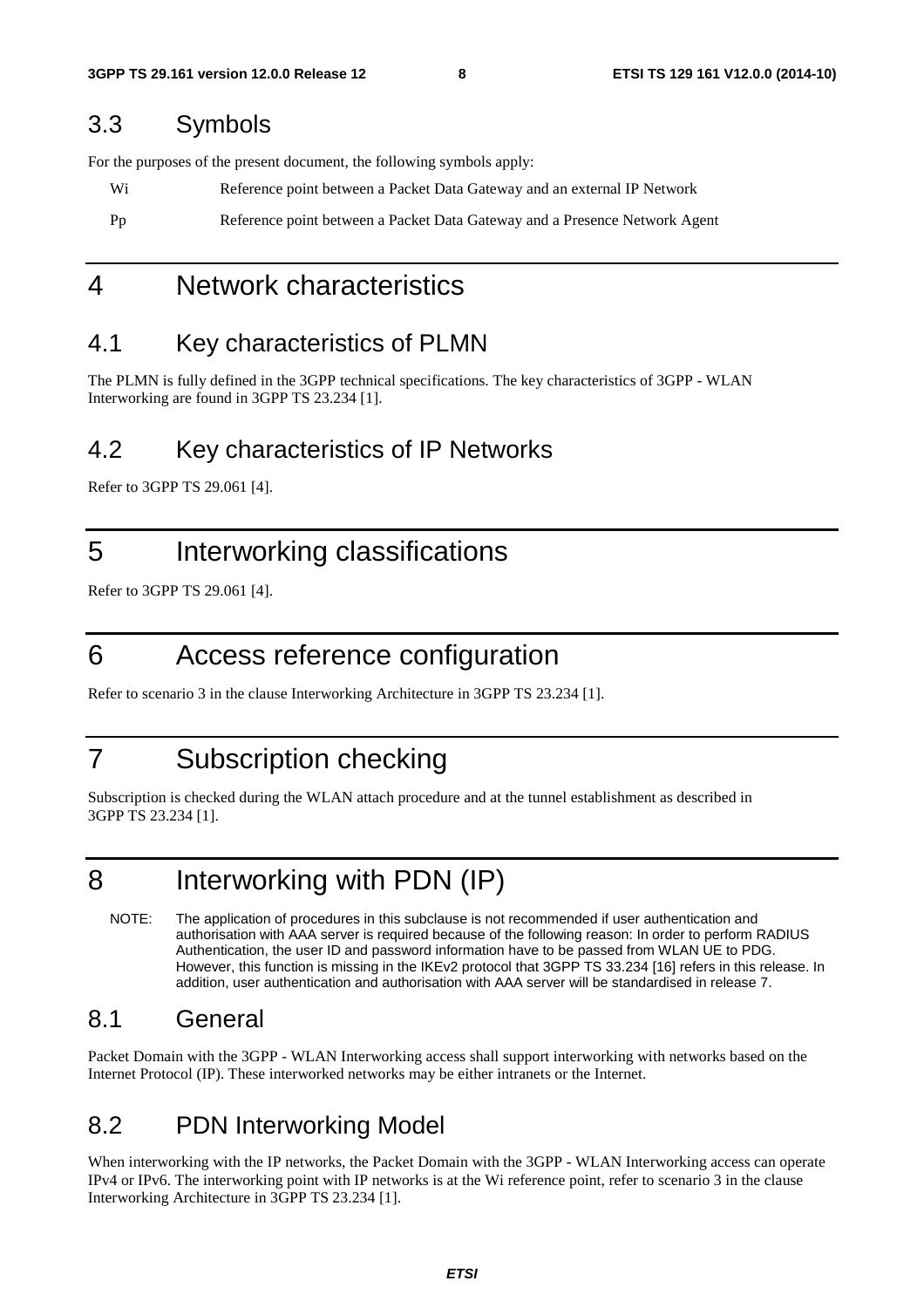The PDG for interworking with the IP network is the access point of the Packet Domain. In this case the Packet Domain network will look like any other IP network or subnetwork.

Typically in the IP networks, the interworking with subnetworks is done via IP routers. The Wi reference point is between the PDG and the external IP network. From the external IP network's point of view, the PDG is seen as a normal IP router. The L2 and L1 layers are operator specific.

It is out of the scope of the present document to standardize the router functions and the used protocols in the Wi reference point.

Interworking with user defined ISPs and private/public IP networks is subject to interconnect agreements between the network operators.

No user data or header compression is done in the PDG.

#### 8.2.1 Access to Internet, Intranet or ISP through Packet Domain

The access to Internet, Intranet or ISP may involve specific functions such as user authentication, user's authorization, end to end encryption between the UE and Intranet/ISP, allocation of a dynamic address belonging to the PLMN/Intranet/ISP addressing space, IPv6 address autoconfiguration, etc.

For this purpose the Packet Domain may offer:

- either direct transparent access to the Internet; or
- a non-transparent access to the Intranet/ISP. In this case the Packet Domain, i.e. the PDG, takes part in the functions listed above.

#### 8.2.1.1 Transparent access to the Internet

The WLAN UE is given an IPv4 address or IPv6 Prefix belonging to the operator addressing space. The address or IPv6 Prefix is given either at subscription in which case it is a static address or at the WLAN session authorization in which case it is a dynamic address. This address or IPv6 Prefix is used for packet forwarding between the Internet and the PDG and within the packet domain. With IPv6, either Stateless or Stateful Address Autoconfiguration shall be used to assign an IPv6 address to the terminal. These procedures are as described in the IPv6 non-transparent access case except that the addresses belong to the operator addressing space. The use of stateful or stateless is configured per W-APN.

The transparent case provides at least a basic ISP service. As a consequence of this it may therefore provide a bearer service for a tunnel to a private Intranet. For details of this specific case, refer to 3GPP TS 29.061 [4], subclause "Transparent access to the Internet".

#### 8.2.1.2 IPv4 Non Transparent access to an Intranet or ISP

The WLAN UE is given an address belonging to the Intranet/ISP addressing space. The address is given either at subscription in which case it is a static address or at the WLAN session authorization in which case it is a dynamic address. This address is used for packet forwarding within the PDG and for packet forwarding on the Intranet/ISP. This requires a link between the PDG and an address allocation server, like AAA or DHCP belonging to the Intranet/ISP.

Access to the ISP/Intranet may require the authentication and authorization with the External AAA Server. The PDG may negotiate with the WLAN UE whether "Multiple authentication Exchanges in IKEv2" is supported or not. If both WLAN UE and PDG support this function and WLAN UE requests multiple authentications with the External AAA Server, then next authentication and authorization with the External AAA Server is performed after the successful authentication and autorisation with the 3GPP AAA Server. Details on the multiple authentications are specified in IETF RFC 4739 [19]. Whether or not multiple authentications and authorizations are required is configured on a W-APN basis in the PDG.

If the UE requests an IP address from a DHCP server, refer to RFC 2131 [8], the tunnel establishment acknowledgement brings the IP address from the PDG to the WLAN UE, refer to 3GPP TS 24.234 [3].

Figure 1 describes the access signalling between the PDG and the ISP/Intranet in the IPv4 Non-Transparent case.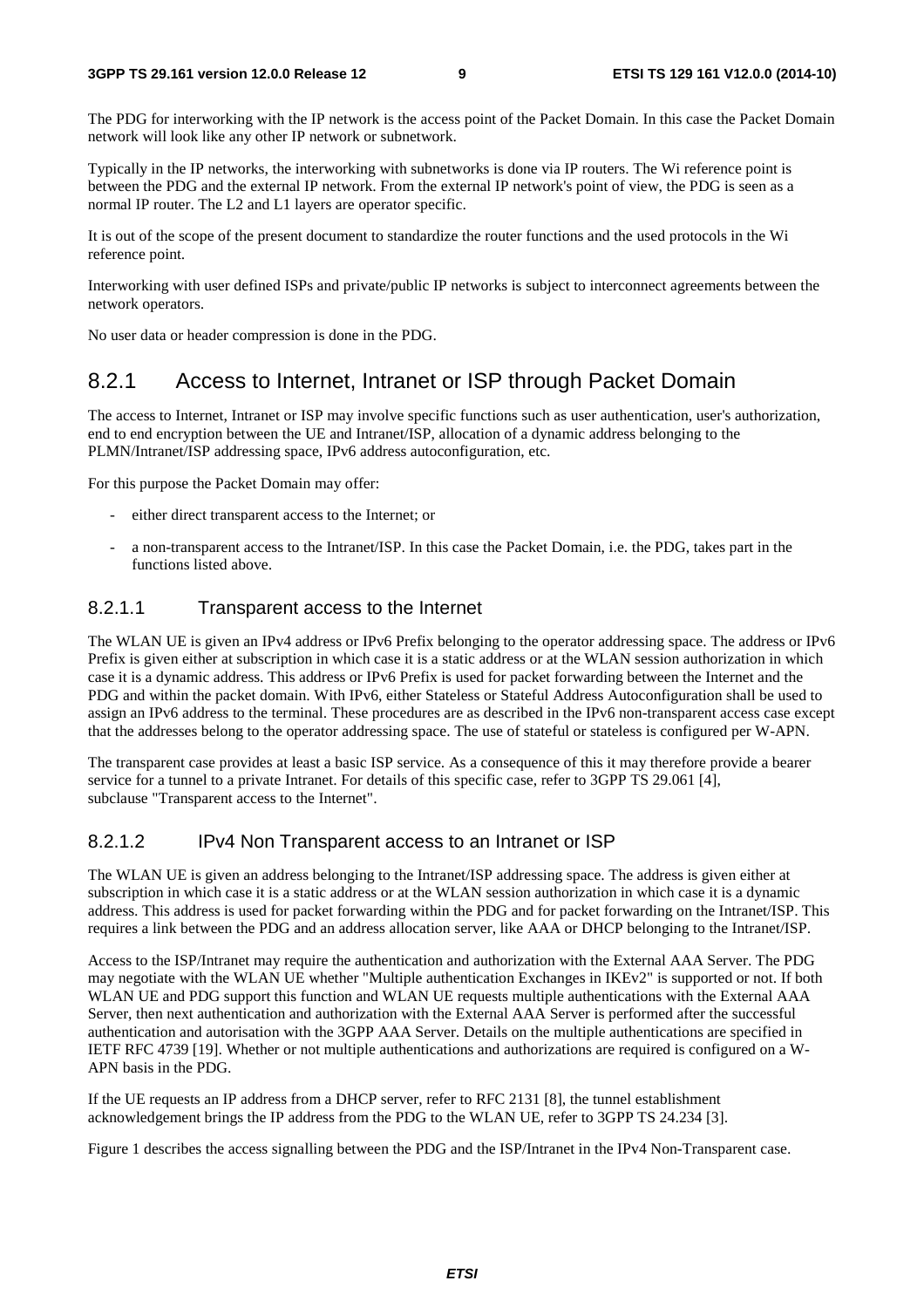

#### **Figure 1: IPv4 Non-Transparent access to an Intranet or ISP**

#### 8.2.1.3 IPv6 Non Transparent access to an Intranet or ISP

When using IPv6 Address Autoconfiguration (either Stateless or Stateful), the process of setting up the access to an Intranet or ISP involves two signalling phases. The first signalling phase is done in the control plane and consists of the WLAN access authentication and authorization and tunnel establishment. The second signalling phase is done in the user plane.

The user plane signalling phase shall be either stateless or stateful. The stateless procedure, which involves only the WLAN UE and the PDG, is described in subclause "IPv6 Stateless Address Autoconfiguration". The stateful procedure, which involves the WLAN UE, PDG (as DHCP relay agent) and one or several DHCP servers on the Intranet or ISP, is described in subclause "IPv6 Stateful Address Autoconfiguration".

Whether to use stateless or stateful address autoconfiguration procedure is configured per W-APN in the PDG. For W-APNs configured as stateless, the PDG shall only use the Prefix part of the IPv6 address for forwarding of UE terminated IP packets. The size of the prefix shall be according to the maximum prefix length for a global IPv6 address as specified in the IPv6 Addressing Architecture, see RFC 2373 [13].

The selection between Stateful and Stateless Autoconfiguration is dictated by the Router Advertisements sent by the PDG as described in the corresponding subclauses below and according to the principles defined in RFC 2461 [14] and RFC 2462 [15].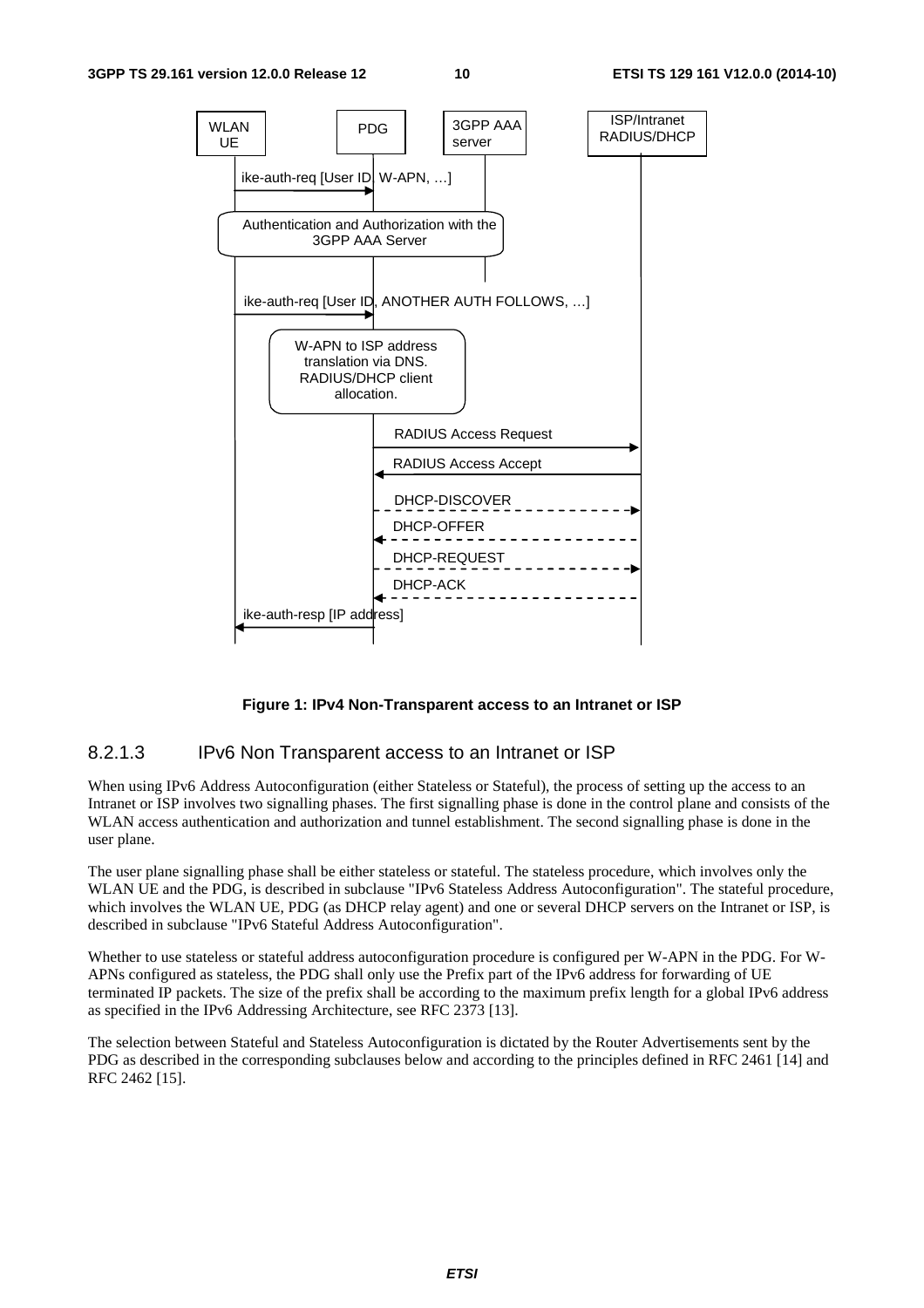#### 8.2.1.3.1 Tunnel establishment and Intranet/ISP access authorization

The PDG provides the WLAN UE with an IPv6 Prefix belonging to the Intranet/ISP addressing space. A dynamic IPv6 address shall be given using either stateless or stateful address autoconfiguration. This IPv6 address is used for packet forwarding within the packet domain and for packet forwarding on the Intranet/ISP. The WLAN UE may send an authentication request at the tunnel establishment and the PDG may request user authentication from a server, e.g. AAA, belonging to the Intranet/ISP.

Access to the ISP/Intranet may require the authentication and authorization with the External AAA Server. The PDG may negotiate with the WLAN UE whether "Multiple authentication Exchanges in IKEv2" is supported or not. If both WLAN UE and PDG support this function and WLAN UE requests multiple authentications with the External AAA Server, then next authentication and authorization with the External AAA Server is performed after the successful authentication and autorisation with the 3GPP AAA Server. Details on the multiple authentications are specified in IETF RFC 4739 [19]. Whether or not multiple authentications and authorizations are required is configured on a W-APN basis in the PDG.

In order to avoid any conflict between the link-local address of the WLAN UE and that of the PDG, the Interface-Identifier used by the UE to build its link-local address shall be assigned by the PDG. The PDG ensures the uniqueness of this interface-identifier.

Figure 2 describes the tunnel establishment between the WLAN UE and the PDG in the IPv6 Non-Transparent case.

The PDG deduces from local configuration data associated with the W-APN:

- IPv6 address allocation type (stateless or stateful);
- the source of IPv6 Prefixes in the stateless case (PDG internal prefix pool, or external address allocation server);
- any server(s) to be used for address allocation, authentication and/or protocol configuration options retrieval (e.g. IMS related configuration, see 3GPP TS 24.229 [17]);
- the protocol e.g. RADIUS, to be used with the server(s);
- the communication and security feature needed to communicate with the server(s).

As an example the PDG may use one of the following options:

- PDG internal Prefix pool for IPv6 prefix allocation and no authentication;
- PDG internal Prefix pool for IPv6 prefix allocation and RADIUS for authentication. The External AAA Server responds with either an Access-Accept or an Access-Reject to the RADIUS client in the PDG;
- RADIUS for authentication and IPv6 prefix allocation. The External AAA Server responds with either an Access-Accept or an Access-Reject to the RADIUS client in the PDG.

DHCPv6 may be used for IPv6 prefix allocation.

IPv6 Prefixes in a PDG internal Prefix pool shall be configurable and structured per W-APN.

The PDG shall return an IPv6 address composed of a Prefix and an Interface-Identifier in the tunnel establishment acknowledgement message (ike-auth-resp). The Interface-Identifier may have any value and it does not need to be unique within or across W-APNs. It shall however not conflict with the Interface-Identifier the PDG has selected for its own side of the UE-PDG link. The Prefix assigned by the PDG or the External AAA Server shall be globally or sitelocal unique, if stateless address autoconfiguration is configured on this W-APN. If, on the other hand, stateful address autoconfiguration is configured on the W-APN, the Prefix part of the IPv6 address returned to the UE shall be set to the link-local prefix (FE80::/64).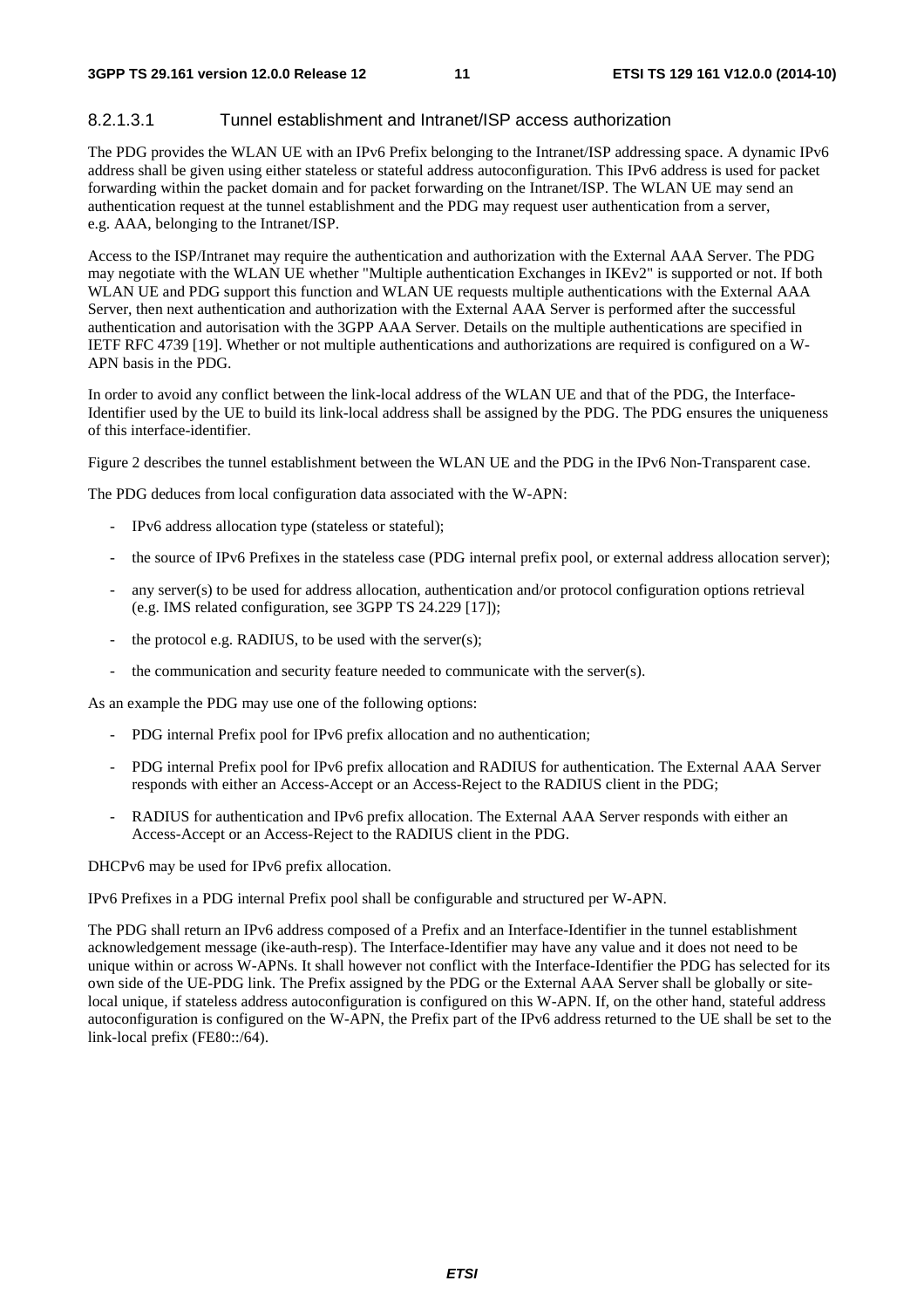

#### NOTE: DHCPv6 may be used or IPv6 prefix allocation.

#### **Figure 2: Tunnel establishment and Intranet/ISP access authorization**

#### 8.2.1.3.2 IPv6 Stateless Address Autoconfiguration

The tunnel establishment and Intranet/ISP access authorization is followed by a stateless address autoconfiguration procedure, which provides the WLAN UE with an IPv6 Global or Site-Local Unicast Address for the Intranet/ISP. (A terminal, e.g. a PC or a PDA with the WLAN UE may not have been able to receive the IP address during the 3GPP specific tunnel establishment signalling).

The procedure describing W-APNs configured to use Stateless Address Autoconfiguration may be as follows, (for details refer to RFC 2462 [15] and RFC 2461 [14]):

- After the tunnel establishment, the PDG starts sending Router Advertisements periodically in the tunnel towards the WLAN UE, with the M-flag cleared to indicate stateless address autoconfiguration.
- The UE may issue a Router Solicitation directly after the user plane establishment. This shall trigger the PDG to send a Router Advertisement immediately.
- The Prefix sent in the Router Advertisements shall be identical to the Prefix returned earlier in the tunnel establishment acknowledgement.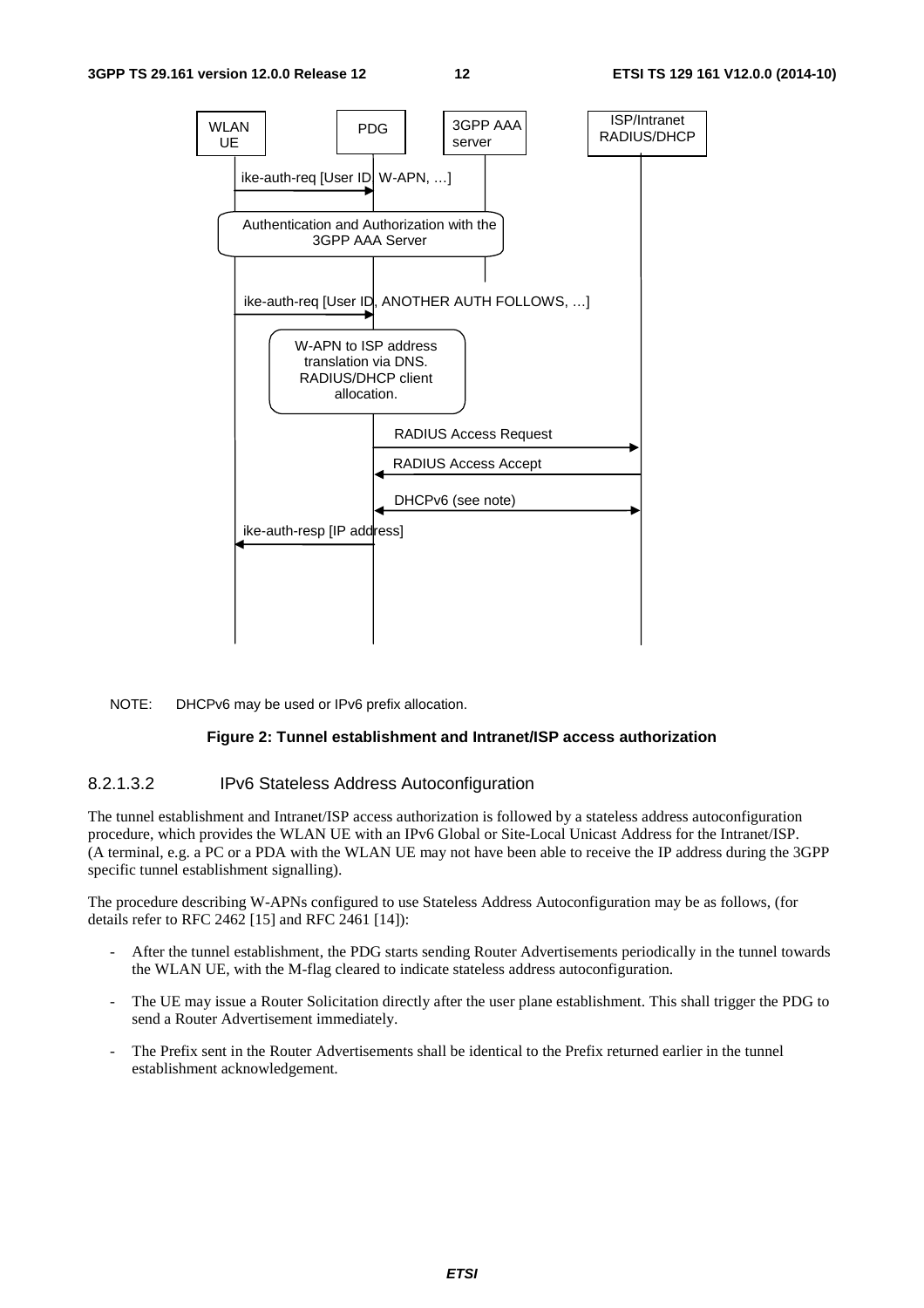

**Figure 3: IPv6 Stateless Address Autoconfiguration** 

#### 8.2.1.3.3 IPv6 Stateful Address Autoconfiguration

The tunnel establishment and Intranet/ISP access authorization is followed by a stateful address autoconfiguration procedure, which provides the WLAN UE with an IPv6 Global or Site-Local Unicast Address from the Intranet/ISP. The address has not yet been available during the tunnel establishment phase, but the UE requests the address from the Intranet/ISP by the stateful address autoconfiguration procedure. The PDG acts as a DHCP relay agent.

The procedure describing W-APNs configured to use Stateful Address Autoconfiguration may be as follows, (for details refer to RFC 2461 [14] and RFC 3315 [9]):

- The UE issues a Router Solicitation after the user plane establishment.
- This triggers the PDG to start sending Router Advertisements periodically in the tunnel towards the WLAN UE, with the M-flag set to indicate stateful address autoconfiguration and with no IPv6 prefix.
- When the UE receives the Router Advertisement with the M-flag set, it starts a DHCPv6 configuration including a request for an IPv6 address.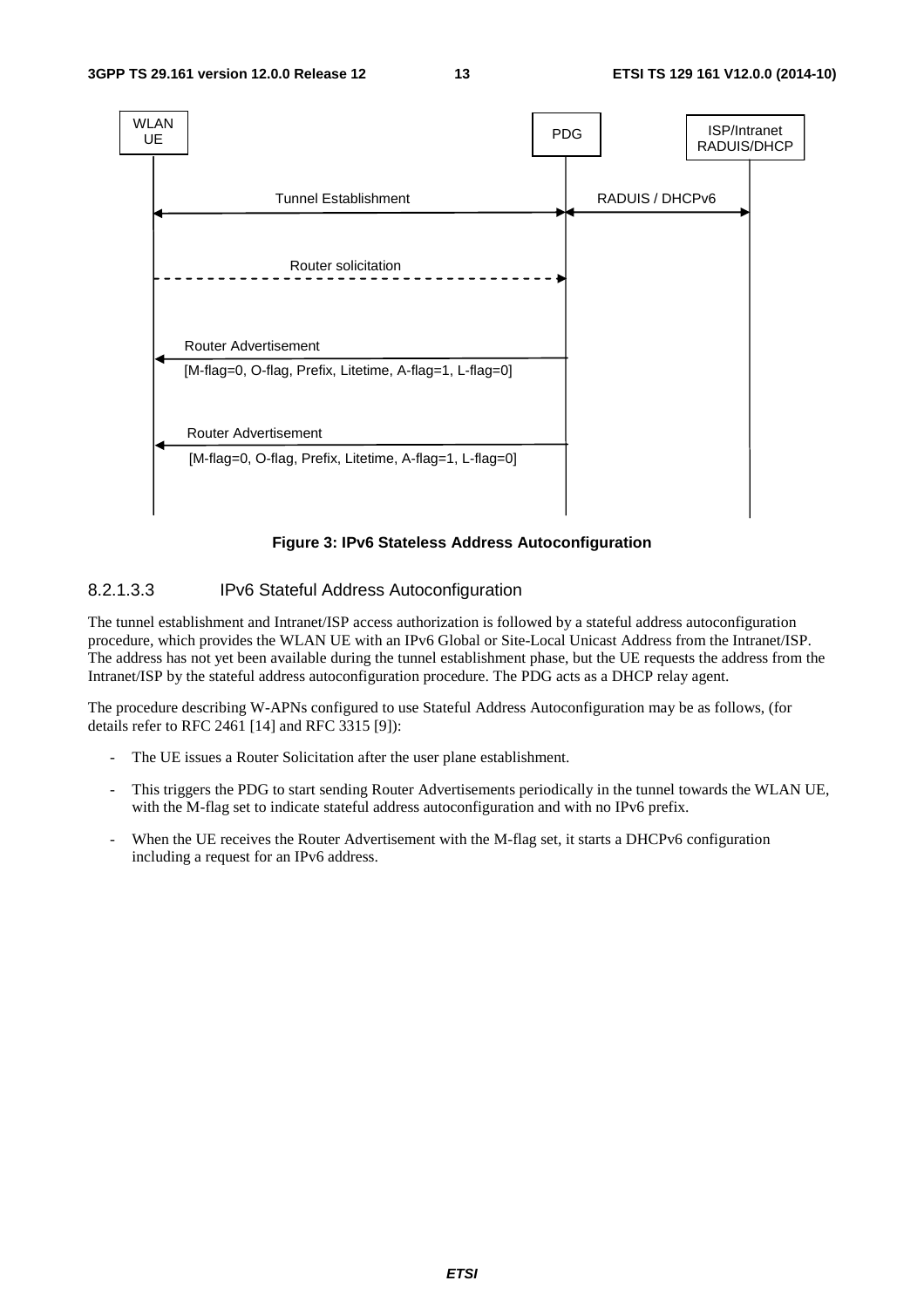

**Figure 4: IPv6 Stateful Address Autoconfiguration** 

#### 8.2.1.3.4 IPv6 Router Configuration Variables in the PDG

Refer to 3GPP TS 29.061 [4], subclause "IPv6 Router Configuration Variables in the GGSN".

### 8.3 Numbering and addressing

Refer to 3GPP TS 23.234 [1] and 3GPP TS 29.061 [4].

### 8.4 Charging

Refer to 3GPP TS 23.234 [1] and 3GPP TS 29.234 [2].

### 8.5 Domain Name System server (DNS Server)

Provision of Domain Name services shall be provided by the PLMN operators in the transparent case and the ISP in the non-transparent case. (DNS documentation is provided in RFC 1034 [6] and RFC 1035 [7]).

### 8.6 IP Multicast access

The Packet Domain with 3GPP – WLAN interworking access may allow an access to IP Multicast traffic coming from an external network. The support of IP Multicast in the Packet Domain is optional.

In order for the Packet Core Network with WLAN interworking access to support Multicast traffic that allows the WLAN UE to subscribe to multicast groups from outside the PLMN, the PDG shall support IGMP (IPv4) and/or MLD (IPv6) and one or more Inter-Router Multicast protocols, such as DVMRP, MOSPF, or PIM-SM.

For details, refer to 3GPP TS 29.061 [4], subclause "IP Multicast access".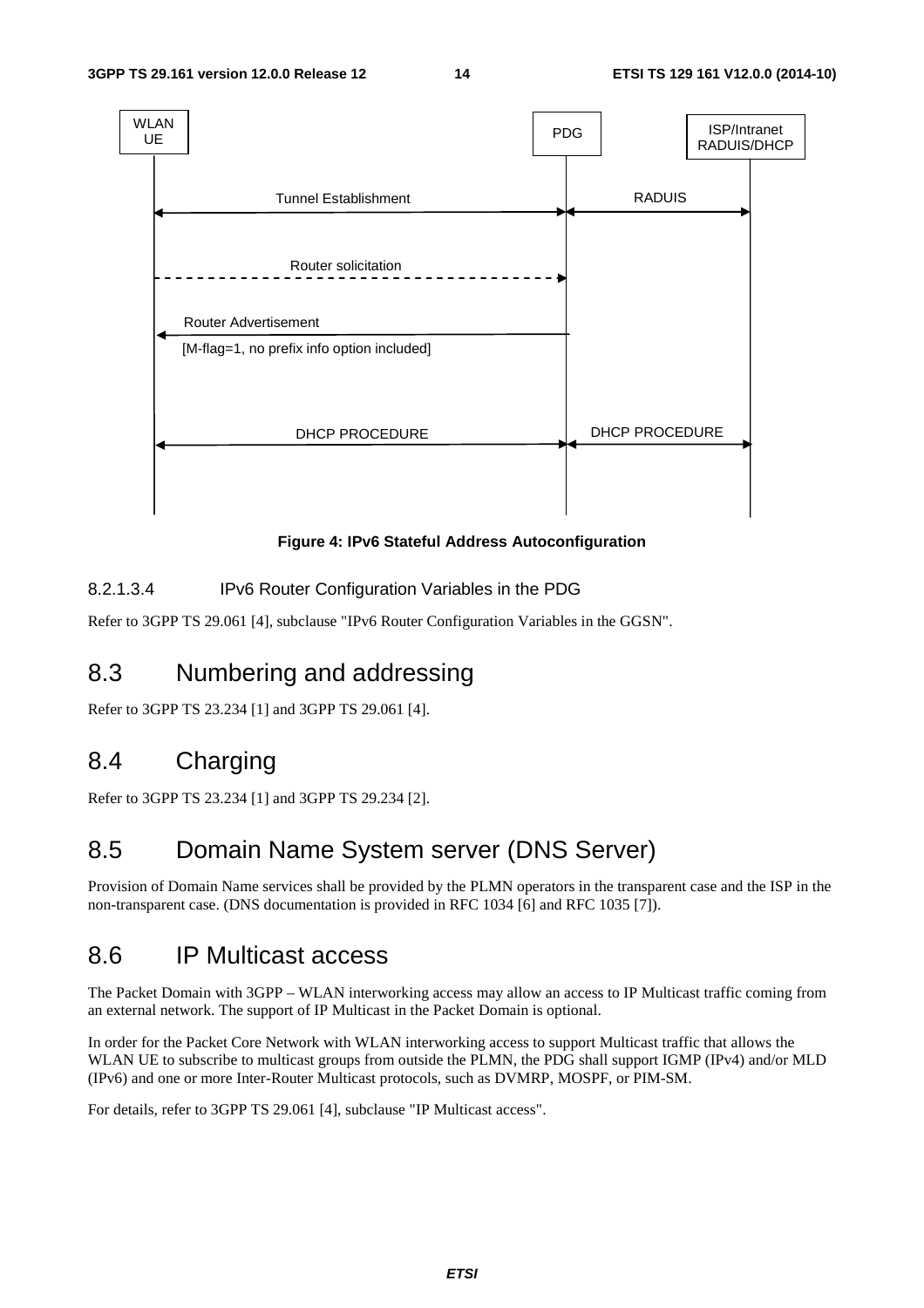# 9 Interworking with PDN (DHCP)

### 9.1 General

In current LAN environments the most commonly used configuration protocol is DHCP (Dynamic Host Configuration Protocol, RFC 2131 [8]) and DHCPv6 (Dynamic Host Configuration Protocol for IPv6, RFC 3315 [9]). It provides a mechanism for passing a large set of configuration parameters to hosts connected to a TCP/IP network (IP address, sub-net mask, domain name, MTU, etc.) in an automatic manner. Moreover DHCP may assign IP addresses to clients for a finite lease time, allowing for sequential reassignment of addresses to different users.

The lease time is chosen by the administrator of the DHCP server (in the external network), and is therefore out of the scope of the present document.

The Packet Domain offers the end user the possibility to run DHCP end-to-end the same way as he does when connected directly to a LAN (e.g. an enterprise Intranet). No modifications should be required in common implementations of DHCP clients and servers. However a Packet Domain-specific DHCP relay agent, refer to RFC 2131 [8] and RFC 3315 [9],is needed in the PDG so as to allow correct routing of DHCP requests and replies between the WLAN UE and the DHCP servers.

### 9.2 Address allocation by the Intranet or ISP

Address allocation schemes using DHCP are described in subclause "Access to Internet, Intranet or ISP through Packet Domain", with details for IPv4 in RFC 2131 [8] and for IPv6 in RFC 3315 [9].

### 9.3 Other configuration by the Intranet or ISP (IPv6 only)

When using IPv6, in some situations the WLAN UE may need additional configuration information from the Intranet or ISP besides the IP address. It may for example be IMS related configuration options (see 3GPP TS 24.229 [17]). If the UE is DHCP capable and the IPv6 address has been allocated using Stateless Address Autoconfiguration, the UE may use a procedure as in the example in figure 5 to configure additional external network protocol parameters, or other parameters that apply to the Intranet or ISP. The PDG shall in this case indicate to the UE that there is additional configuration information to retrieve by setting the O-flag in the Router Advertisements. This shall be configured per W-APN in the PDG.

The following bullets describe an example of a signal flow, where the UE directs an Information-Request to the All\_DHCP\_Relay\_Agents\_and\_Servers multicast address. The UE may also direct the message to a specific server instead of all servers. For a detailed description of the DHCPv6 messages refer to the DHCPv6 RFC 3315 [9]. The sequence is depicted in figure 5.

- 1) A Router Advertisement with the O-flag set is sent from the PDG to the UE to indicate to it to retrieve other configuration information.
- 2) The UE sends an INFORMATION-REQUEST message with the IP destination address set to the All\_DHCP\_Relay\_Agents\_and\_Servers multicast address defined in the DHCPv6 RFC 3315 [9]. The source address shall be the link-local address of the UE. The DHCP relay agent in the PDG shall forward the message.
- 3) DHCP servers receiving the forwarded INFORMATION-REQUEST message reply by sending a RELAY-REPLY message, with the "Relay Message" option including a REPLY message with the requested configuration parameters.

The UE chooses one of the possibly several REPLY messages and extracts the configuration information.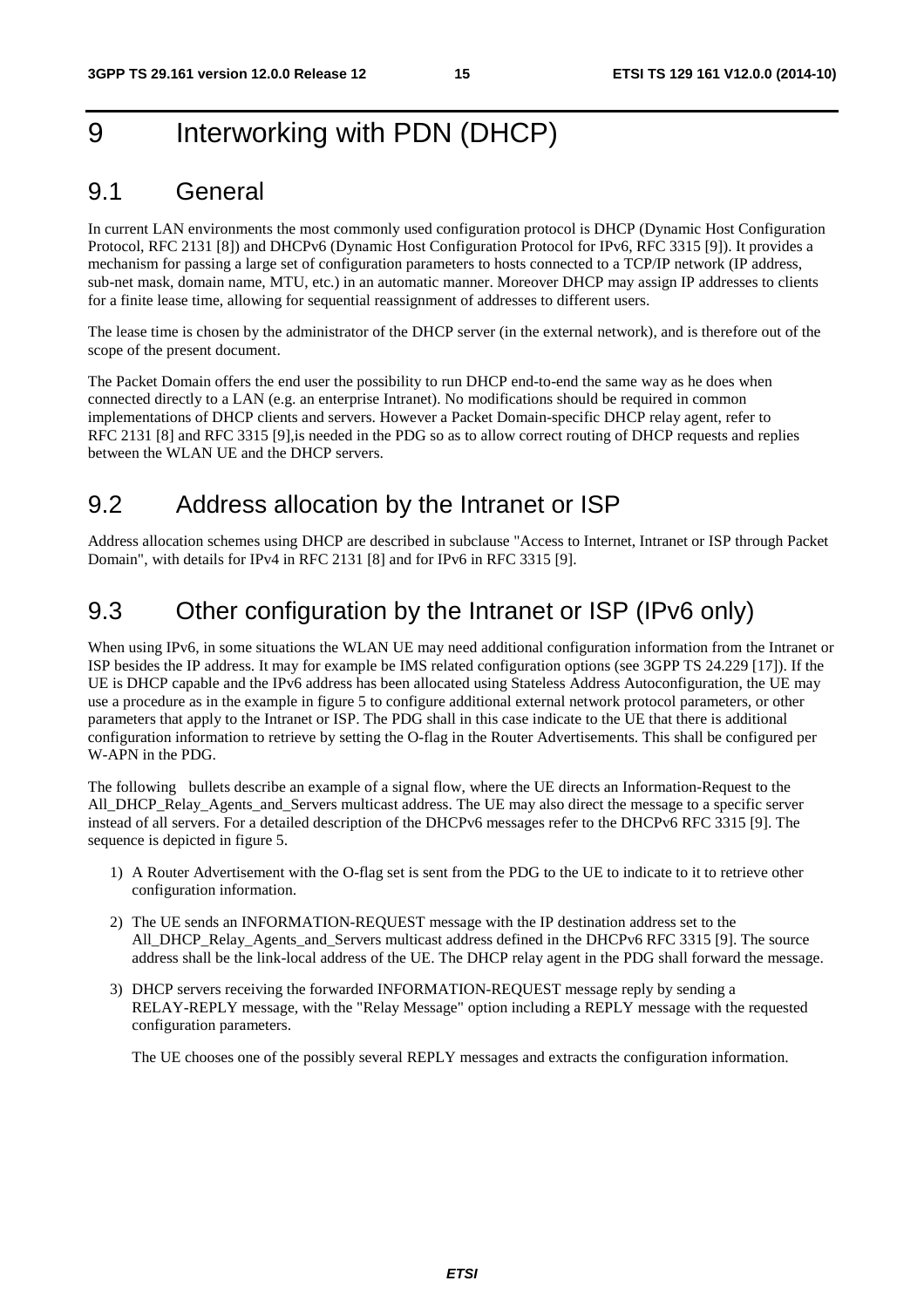

**Figure 5: DHCPv6 other configuration signal flow** 

### 10 Interworking between Packet Domains

Refer to 3GPP TS 23.234 [1].

# 11 Usage of RADIUS on Wi interface

NOTE: The application of procedures in subclause 11.1 is not recommended. The application of procedures in subclause 11.3 is only recommended if user authentication and authorisation is not required. The procedures of those flows are incomplete for the following reason: In order to perform RADIUS Authentication, user ID and password information have to be passed from WLAN UE to PDG. However, this function is missing in the IKEv2 protocol that 3GPP TS 33.234 [16] refers in this release. In addition, user authentication and authorisation with AAA server will be standardised in release 7.

A PDG may, on a per W-APN basis, use RADIUS authentication to authenticate a user and RADIUS accounting to provide information to an External AAA (Authentication, Authorization and Accounting) server.

### 11.1 RADIUS Authentication and Authorization

RADIUS authentication and authorization shall be used according to RFC 2865 [10] and RFC 3162 [11].

The RADIUS client function may reside in a PDG. When the PDG receives a tunnel establishment request, the RADIUS client function may initiate the authentication and authorization procedure with the External AAA Server after the successful authentication and autorisation with the 3GPP AAA Server.

The following procedure may take place depending on an ability of the External AAA Server. Details on the following procedures are specified in 3GPP TS 33.234 [16].

The EAP procedure

This procedure is the most preferable configuration for the ISP/Intranet access. In this procedure, the External AAA Server shall support EAP extensions specified in the RADIUS (Remote Authentication Dial In User Service) Support for Extensible Authentication Protocol (EAP) [20].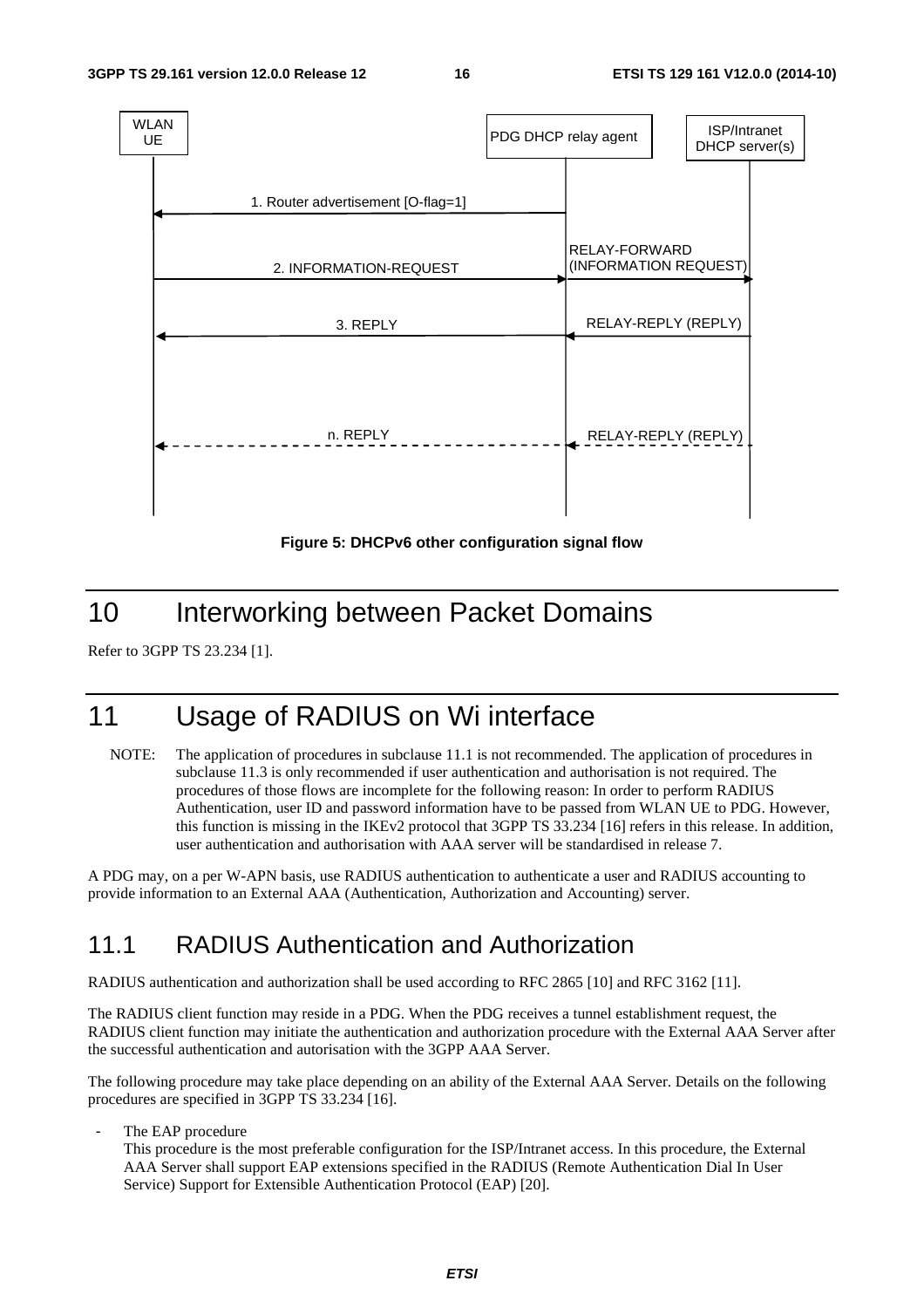- The PAP procedure This procedure is applied if the External AAA server performs PAP procedure.
- The CHAP procedure This procedure is applied if the External AAA server performs CHAP procedure.

The External AAA Server checks that the user can be accepted. The response (when positive) may contain network information, such as an IPv4 address or IPv6 prefix for the user.

The information delivered during the RADIUS authentication and authorization can be used to automatically correlate the users identity to the IPv4 address or IPv6 prefix, assigned/confirmed by the PDG or the External AAA Server respectively. The same procedure applies, in case of sending the authentication and authorization to a 'proxy' authentication server.

# 11.2 RADIUS Accounting

RADIUS Accounting shall be used according to RFC 2866 [12] and RFC 3162 [11].

The RADIUS accounting client function may reside in a PDG. The RADIUS accounting client may send information to an accounting server, which is identified during the W-APN provisioning. The accounting server may store this information and use it to automatically identify the user. This information can be trusted because the 3GPP network has authenticated the subscriber.

The Accounting-Request STOP and the Accounting ON and Accounting OFF messages may be used to ensure that information stored in the accounting server is synchronized with the PDG information.

### 11.3 Authentication, Authorization and Accounting message flows

Figure 6 presents the RADIUS message flows between a PDG and an Authentication, Authorization and Accounting (AAA) server. For details of the tunnel establishment and deletion signalling, refer to 3GPP TS 24.234 [3].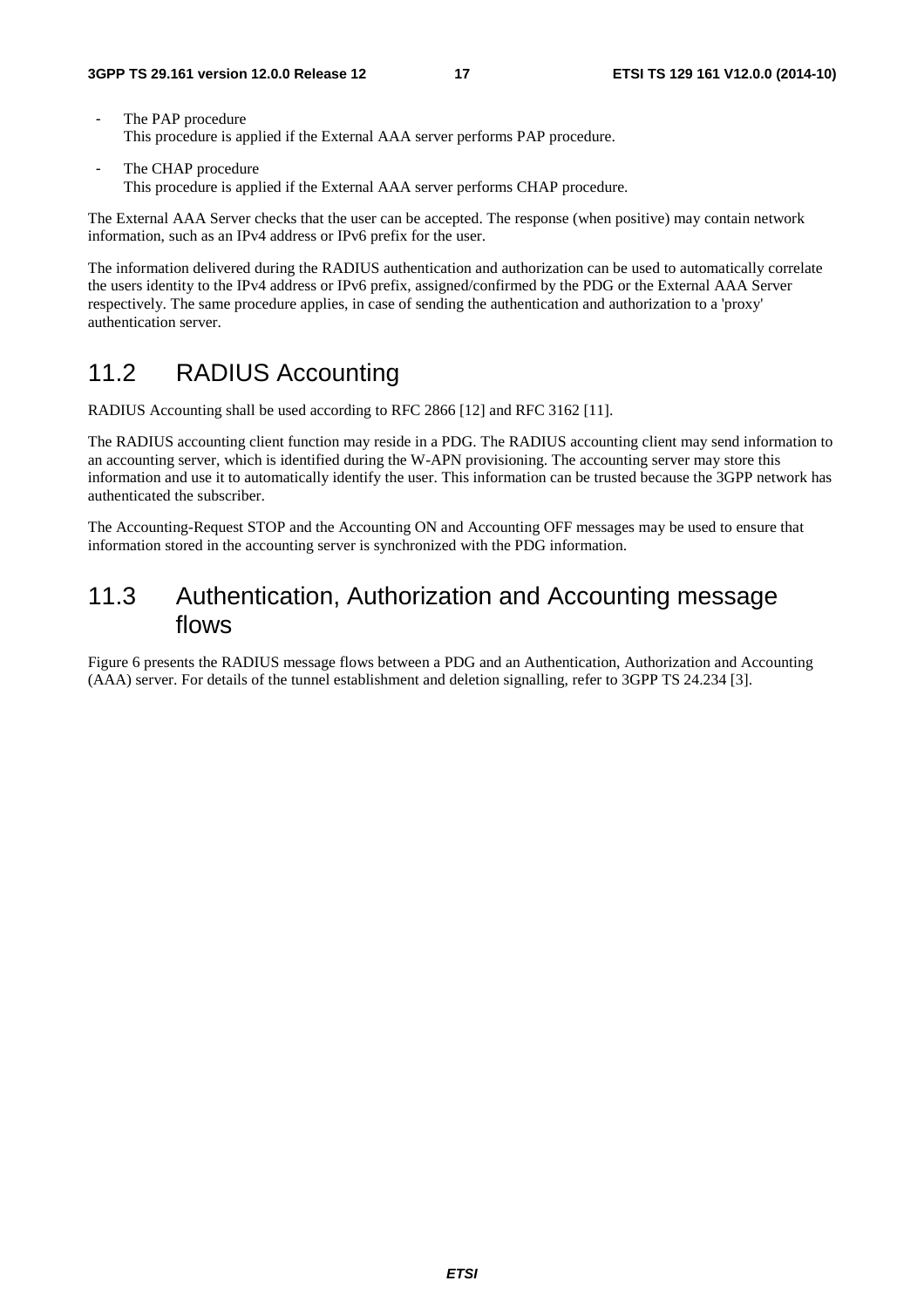

- NOTE 1: If some external applications require RADIUS Accounting request (Start) information before they can process user packets, then the selected W-APN (PDG) may be configured in such a way that the PDG drops user data until the Accounting Response (START) is received from the External AAA server. The PDG may wait for the Accounting Response (START) before sending the ike-auth response. The PDG may reject the tunnel establishment, if the Accounting Response (START) is not received.
- NOTE 2: Separate accounting and authentication servers may be used.<br>NOTE 3: The Accounting-Request (Start) message may be sent at a late
- The Accounting-Request (Start) message may be sent at a later stage, e.g. after IPv6 address has been assigned and PDP Context updated, in case of a stateful address autoconfiguration.

#### **Figure 6: RADIUS message flow**

When a PDG receives a tunnel establishment request (IKE-AUTH request) for a given W-APN, the PDG may (depending on the configuration for this W-APN) send a RADIUS Access-Request to an External AAA Server after the successful authentication and autorisation with the 3GPP AAA Server. The External AAA server authenticates and authorizes the user. If RADIUS is also responsible for IPv4 address or IPv6 prefix allocation, the External AAA Server shall return the allocated IPv4 address or IPv6 prefix in the Access-Accept message.

Even if the PDG was not involved in user authentication (e.g. transparent network access mode), it may send a RADIUS Accounting-Request START message to an External AAA Server. This message contains parameters, e.g. the tuple, which includes the user-id and IPv4 address or IPv6 prefix, to be used by application servers (e.g. WAP gateway) in order to identify the user. This message also indicates to the External AAA Server that the user session has started. The session is uniquely identified by the Acct-Session-Id that is composed of the Charging-Id and the PDG-Address.

If some external applications require RADIUS Accounting request (Start) information before they can process user packets, then the selected W-APN (PDG) may be configured in such a way that the PDG drops user data until the Accounting Response (START) is received from the AAA server. The PDG may wait for the Accounting Response (START) before sending the tunnels establishment response (IKE-AUTH response). The PDG may reject the tunnel establishment request, if the Accounting Response (START) is not received. The authentication and accounting servers may be separately configured for each W-APN.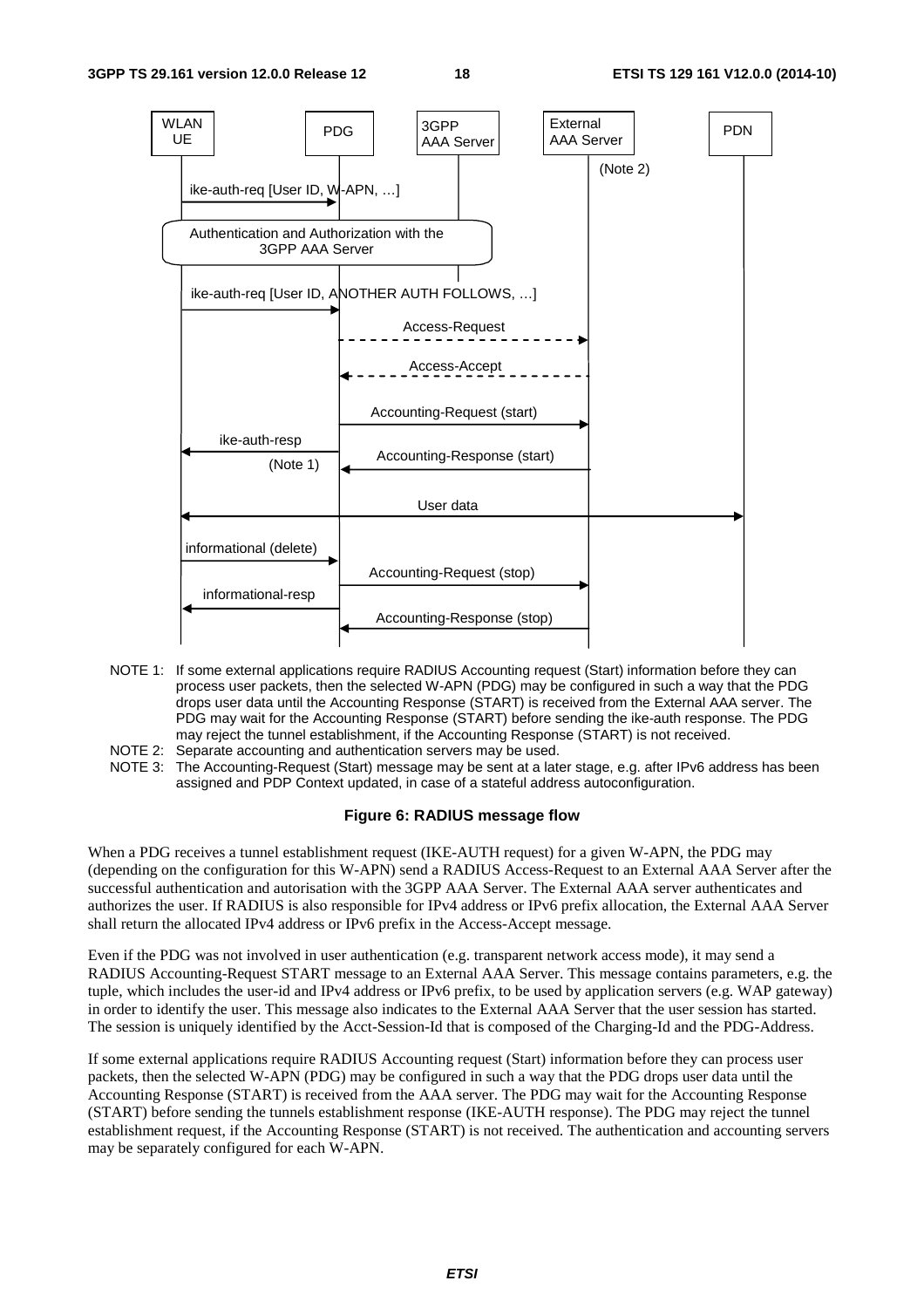At a stateful address autoconfiguration, no IPv4 address or IPv6 prefix is available at tunnel establishment. In that case the PDG may wait to send the Accounting-Request START message until the WLAN UE receives its IP address in a DHCP-REPLY.

When the PDG receives a delete tunnel request (*informational (delete)*) and providing a RADIUS Accounting-Request START message was sent previously, the PDG shall send a RADIUS Accounting-Request STOP message to the External AAA Server, which indicates the termination of this particular user session. The PDG shall immediately send a delete tunnel response (*informational-resp*), without waiting for an Accounting-Response STOP message from the AAA server.

The External AAA Server shall deallocate the IPv4 address or IPv6 prefix (if any) initially allocated to the subscriber, if there is no session for the subscriber.

Accounting-Request ON and Accounting-Request OFF messages may be sent from the PDG to the External AAA Server to ensure the correct synchronization of the session information in the PDG and the External AAA Server.

The PDG may send an Accounting-Request ON message to the External AAA Server to indicate that a restart has occurred. The External AAA Server may then release the associated resources.

Prior to a scheduled restart, the PDG may send Accounting-Request OFF message to the External AAA Server. The External AAA Server may then release the associated resources.

If an Access-Challenge is sent to the PDG when an Access-Request message is pending, the PDG shall silently discard the Access-Challenge message and it shall treat an Access-Challenge as though it had received an Access-Reject instead RFC 2865 [10].

### 11.4 List of RADIUS attributes

Refer to the 3GPP TS 29.061 [4], subclause "List of Radius attributes".

# 11a Usage of Diameter on Wi interface

As an operator option, it is also possible to use the Diameter protocol in order to provide Authentication, Authorization and Accounting services.

A PDG may, on a per W-APN basis, use Diameter authentication to authenticate a user and Diameter accounting to provide information to a Diameter server.

### 11a.1 Diameter Authentication

Diameter Authentication shall be used according to RFC 4005 [21].

The PDG and the Diameter server shall advertise the support of the Diameter NASREQ Application by including the value of the appropriate application identifier in the Capability-Exchange-Request and Capability-Exchange-Answer commands as specified in RFC 3588 [22].

The Diameter client function may reside in a PDG. When the PDG receives a tunnel establishment request, the Diameter client function may send the authentication information to an authentication server, which is identified during the W-APN provisioning.

The authentication server checks that the user can be accepted. The response (when positive) may contain network information, such as an IPv4 address or IPv6 prefix for the user.

The information delivered during the Diameter authentication can be used to automatically correlate the users identity to the IPv4 address or IPv6 prefix, assigned/confirmed by the PDG or the authentication server respectively. The same procedure applies, in case of sending the authentication to a 'proxy' authentication server.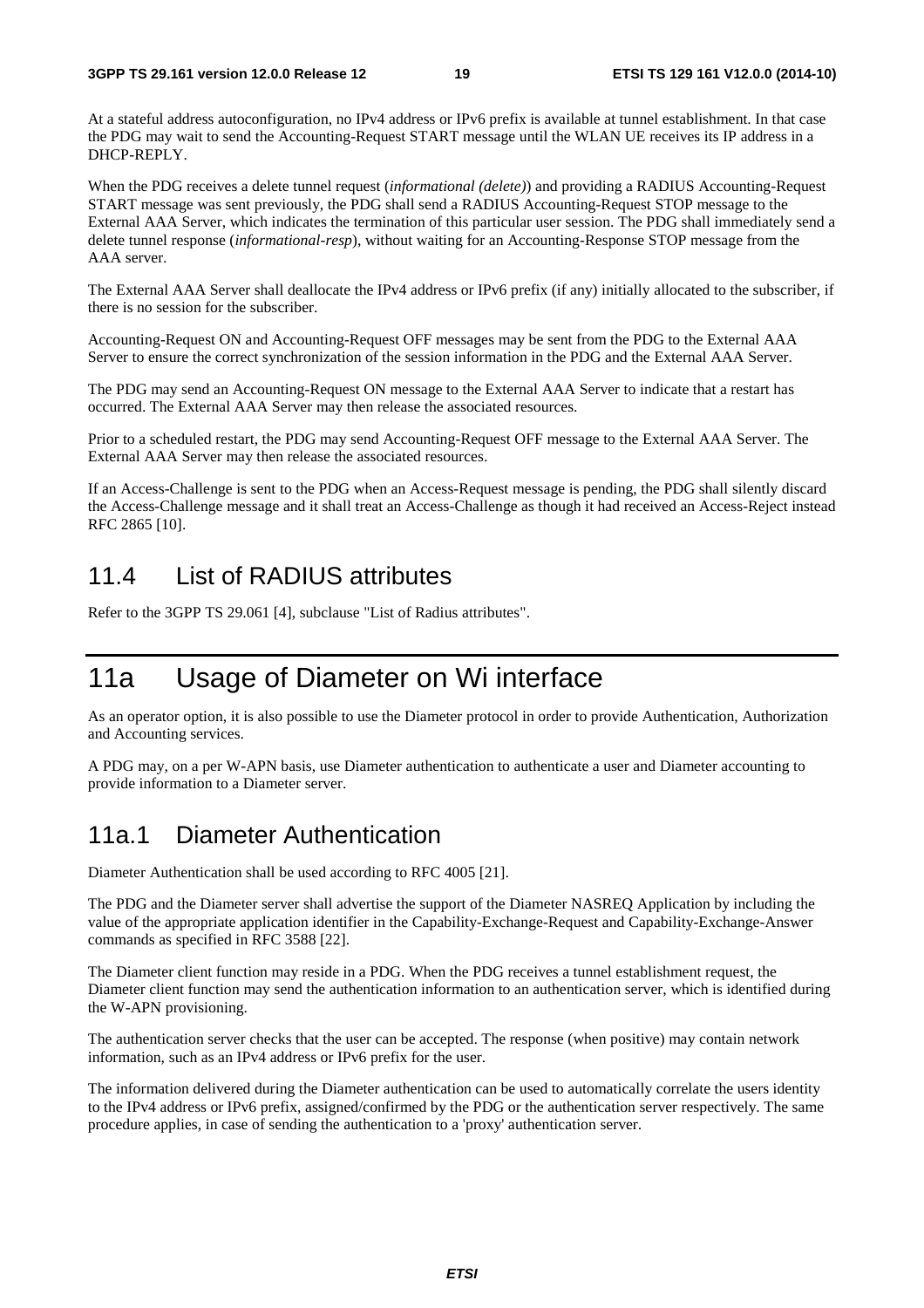### 11a.2 Diameter Accounting

Diameter Accounting shall be used according to RFC 4005 [21].

The Diameter accounting client function may reside in a PDG. The Diameter accounting client may send information to an accounting server, which is identified during the W-APN provisioning. The accounting server may store this information and use it to automatically identify the user. This information can be trusted because the 3GPP network has authenticated the subscriber.

### 11a.3 Authentication and accounting message flows

Figure 6a presents the Diameter message flows between a PDG and a Diameter server. For details of the tunnel establishment and deletion signalling, refer to 3GPP TS 24.234 [3].



- NOTE 1: If some external applications require Diameter Accounting request (START) information before they can process user packets, then the selected W-APN (PDG) may be configured in such a way that the PDG drops user data until the Accounting Answer (START) is received from the External AAA server. The PDG may wait for the Accounting Answer (START) before sending the ike-auth response. The PDG may reject the tunnel establishment, if the Accounting Answer (START) is not received.
- NOTE 2: Separate accounting and authentication servers may be used.
- NOTE 3: The Accounting-Request (START) message may be sent at a later stage, e.g. after IPv6 address has been assigned and PDP Context updated, in case of a stateful address autoconfiguration.

#### **Figure 6a: Diameter message flow**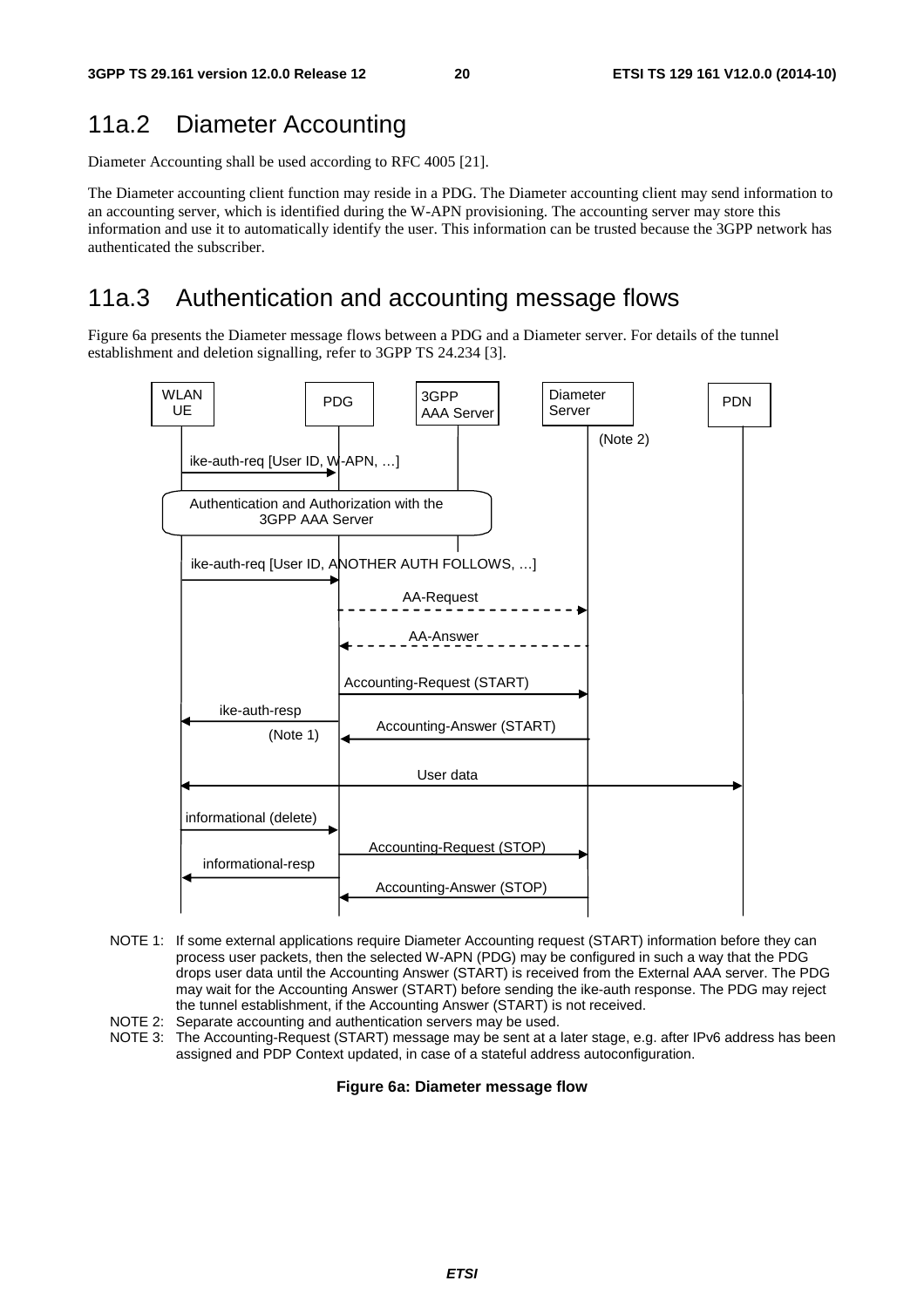When a PDG receives a tunnel establishment request (IKE-AUTH request) for a given W-APN, the PDG may (depending on the configuration for this W-APN) send a Diameter AA-Request to a Diameter Server after the successful authentication and autorisation with the 3GPP AAA Server. The Diameter server authenticates and authorizes the user. If Diameter is also responsible for IPv4 address or IPv6 prefix allocation, the Diameter Server shall return the allocated IPv4 address or IPv6 prefix in the AA-Answer message.

Even if the PDG was not involved in user authentication (e.g. transparent network access mode), it may send a Diameter Accounting-Request (START) message to a Diameter Server. This message contains parameters, e.g. the tuple, which includes the user-id and IPv4 address or IPv6 prefix, to be used by application servers (e.g. WAP gateway) in order to identify the user. This message also indicates to the Diameter Server that the user session has started.

If some external applications require Diameter Accounting request (START) information before they can process user packets, then the selected W-APN (PDG) may be configured in such a way that the PDG drops user data until the Accounting Answer (START) is received from the Diameter server. The PDG may wait for the Accounting Answer (START) before sending the tunnels establishment response (IKE-AUTH response). The PDG may reject the tunnel establishment request, if the Accounting Answer (START) is not received. The authentication and accounting servers may be separately configured for each W-APN.

At a stateful address autoconfiguration, no IPv4 address or IPv6 prefix is available at tunnel establishment. In that case the PDG may wait to send the Accounting-Request (START) message until the WLAN UE receives its IP address in a DHCP-REPLY.

When the PDG receives a delete tunnel request (*informational (delete)*) and providing a Diameter Accounting-Request (START) message was sent previously, the PDG shall send a Diameter Accounting-Request (STOP) message to the Diameter Server, which indicates the termination of this particular user session. The PDG shall immediately send a delete tunnel response (*informational-resp*), without waiting for an Accounting-Answer (STOP) message from the Diameter server.

The Diameter Server shall deallocate the IPv4 address or IPv6 prefix (if any) initially allocated to the subscriber, if there is no session for the subscriber.

### 11a.4 Wi Diameter messages and AVPs

Refer to the 3GPP TS 29.061 [4], subclauses "Gi Diameter messages" and "Gi specific AVPs".

# 12 Usage of RADIUS on Pp interface

### 12.1 General

The Pp interface is defined in 3GPP TS 23.141 [18] and allows the PDG to report presence relevant events to the Presence Network Agent (such as tunnel establishment/removal, allocation of the remote IP address for the WLAN UE). The Pp interface is implemented by reusing mechanisms of RADIUS authentication and accounting via Wi interface as defined in clause 11.

### 12.2 Radius Profile for Pp interface

The RADIUS interface on Wi reference point as defined in Clause 11 is used for the Pp Reference Point as clarified in the Profile in this Clause.

Only the following messages are required for the Radius Profile for the Pp reference Point:

- Accounting-Request START
- Accounting-Response START
- Accounting-Request STOP
- Accounting-Response STOP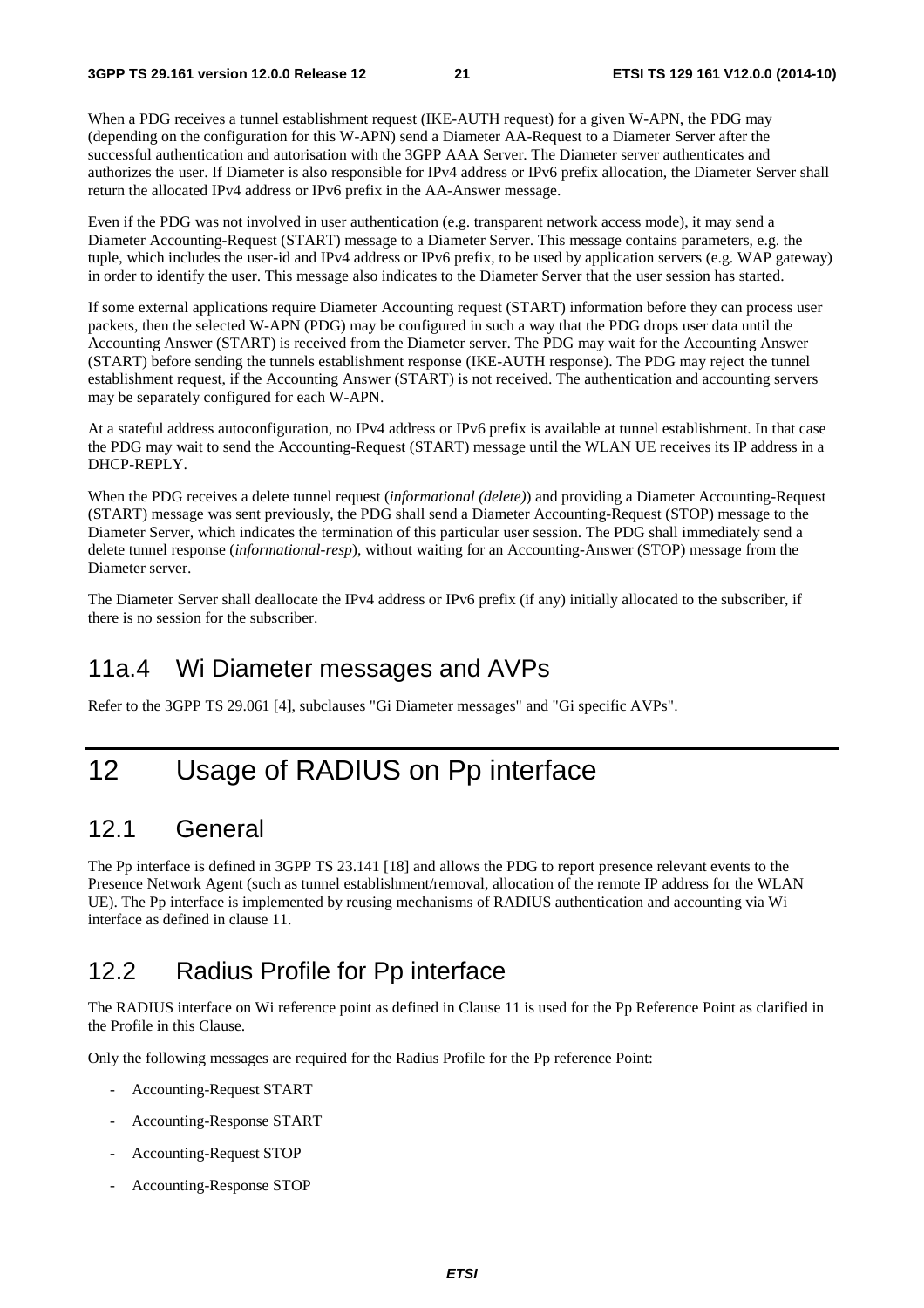For the Radius Profile for the Pp Reference Point, only the mandatory Parameters within the Accounting-Request START and Accounting-Request STOP messages according to 3GPP TS 29.061 [4] Clauses 16.4.3 and 16.4.4, respectively, and the Parameter "Calling-Station-Id" need to be supported. The usage of other parameters is optional. They may be ignored by the Presence Network Agent.

### 12.3 Interconnecting the Presence Network Agent and the PDG

The Presence Network Agent may be directly attached to the PDG or via a Radius Proxy.

If the PDG needs to connect both to some AAA server via the Wi interface and a Presence Network Agent via the Pp interface for the same APN, but supports only a single RADIUS interface, the PDG can be directly attached to that AAA server. The Presence Network Agent can in turn be attached to that AAA server, which acts as a RADIUS proxy. If the AAA server is configured as a RADIUS Proxy between the Presence Network Agent and the PDG, the Radius Profile for the Pp Reference Point shall be applicable on the interface between the Presence Network Agent and the AAA server.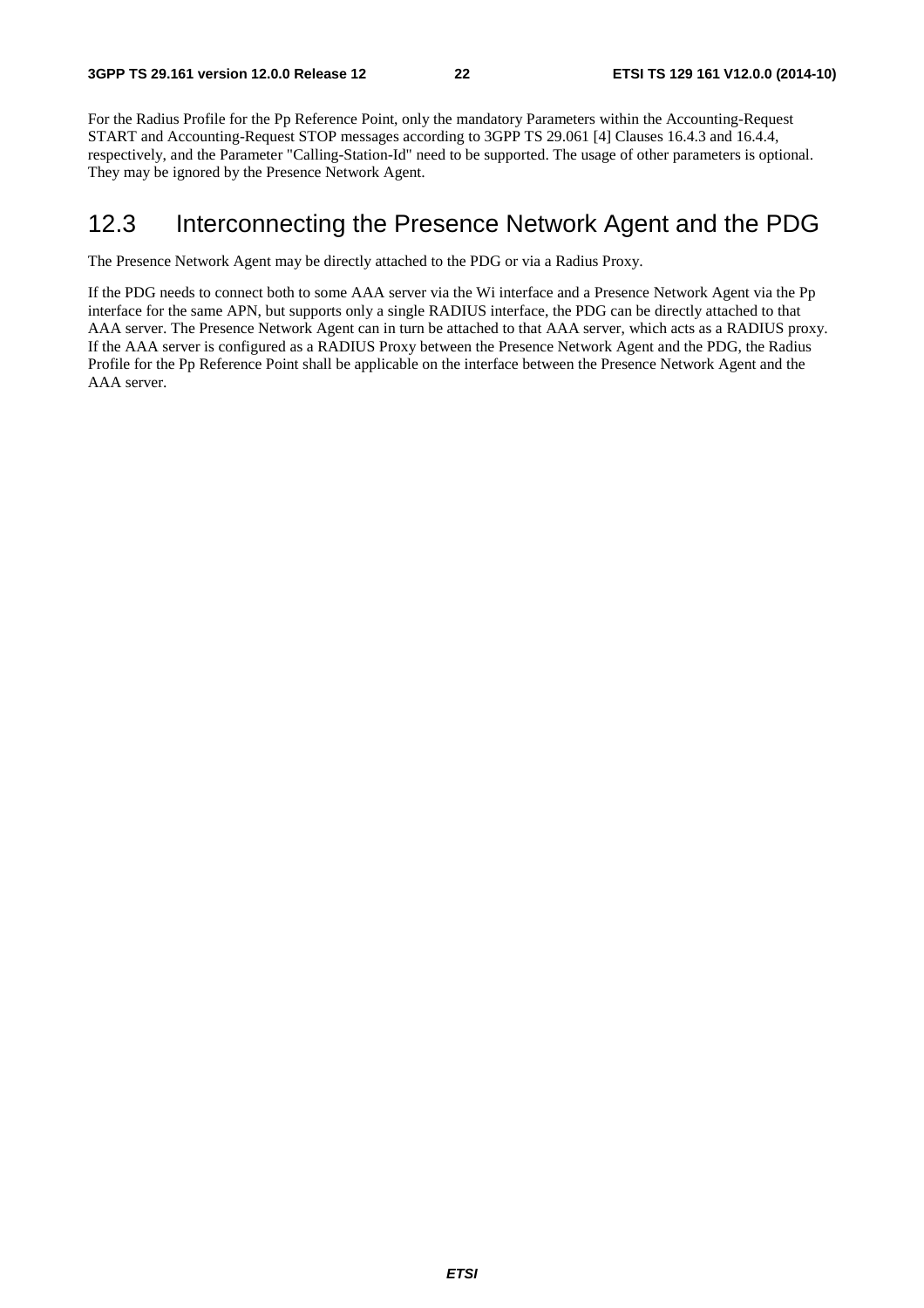# Annex A (informative): Change history

| <b>Change history</b> |      |               |    |                |                                                                                          |        |            |
|-----------------------|------|---------------|----|----------------|------------------------------------------------------------------------------------------|--------|------------|
| <b>Date</b>           | TSG# | TSG Doc.      | CR | <b>Rev</b>     | <b>Subject/Comment</b>                                                                   | Old    | <b>New</b> |
| 2004-09               | 25   | NP-040344     |    |                | Approved by CN Plenary and placed under change control                                   | 2.0.1  | 6.0.0      |
| 2005-06               | 28   | CP-050041 002 |    | 2              | Pp Interface                                                                             | 6.0.0  | 6.1.0      |
| 2006-06               | 32   | CP-060348 005 |    | 4              | Depreciating authentication and authorization functions                                  | 6.1.0  | 6.2.0      |
| 2006-06               | 32   | CP-060226 003 |    |                | Introduction of I-WLAN Private Network Access                                            | 6.2.0  | 7.0.0      |
| 2006-06               | 32   | CP-0602251004 |    |                | Usage of Diameter over the Wi interface                                                  | 6.2.0  | 7.0.0      |
| 2006-12               | 34   | CP-060628 006 |    | $\overline{2}$ | Authentication, Authorization, and Accounting message flows for<br>Diameter Wi interface | 7.0.0  | 7.1.0      |
| 2006-12               | 34   | CP-0606221008 |    |                | Correcting a reference to TS 29.061 in TS 29.161                                         | 7.0.0  | 7.1.0      |
| 2007-03               | 35   | CP-0700931009 |    |                | Update reference                                                                         | 7.1.0  | 7.2.0      |
| 2008-12               | 42   |               |    |                | Upgraded to v8.0.0 due to simple upgrade without no technical<br>change                  | 7.2.0  | 8.0.0      |
| 2009-12               | 46   |               |    |                | Automatic upgrade from previous Release                                                  | 8.0.0  | 9.0.0      |
| 2011-03               | 51   |               |    |                | Automatic upgrade from previous Release version 9.0.0                                    | 9.0.0  | 10.0.0     |
| 2011-03               | 51   |               |    |                | Correction of heading and numbering made by MCC                                          | 10.0.0 | 10.0.1     |
| 2012-09               | 57   |               |    |                | Automatic upgrade from previous Release version 10.0.1                                   | 10.0.1 | 11.0.0     |
| 2014-10               |      |               |    |                | Automatic upgrade from previous Release                                                  | 11.0.0 | 12.0.0     |